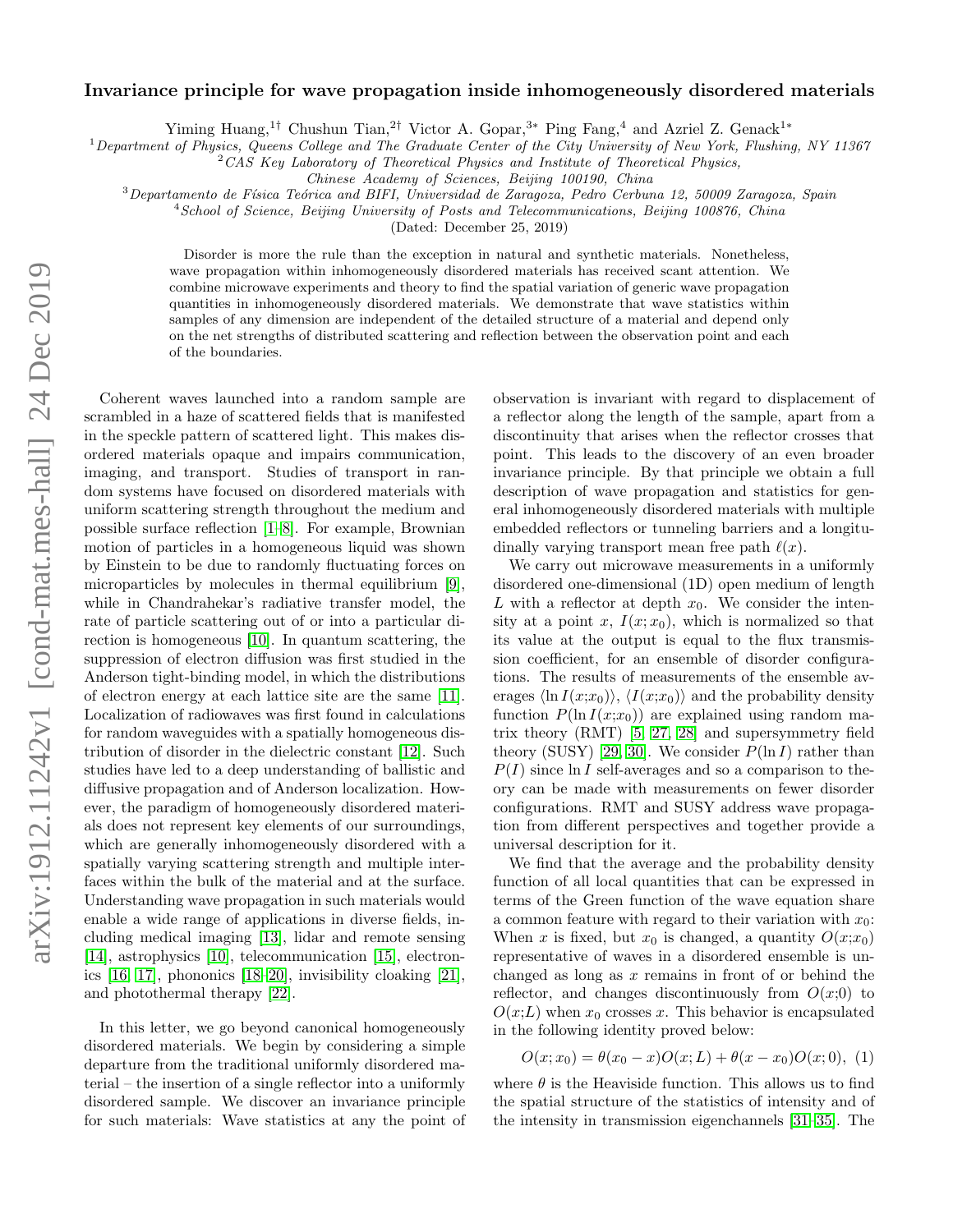

<span id="page-1-0"></span>FIG. 1. Measurements of and theoretical results for  $O(x;x_0)=\ln I(x;x_0)$  (a),  $\langle I(x;x_0)\rangle$  (b) and  $P(\ln I(0.5L;x_0))$  (c) in 1D samples with a reflector at different  $x_0$  or without a reflector are in good agreement. They all exhibit the invariance and discontinuity with regard to displacement of the reflector, and are identical to  $O(x;L(0))$  for  $x \lt x_0$  ( $x \gt x_0$ ).

impact of distributed scattering and discrete reflection on the profile of  $\langle \ln I \rangle$  is additive, while the profile of  $\langle I \rangle$  is determined by the position-dependent diffusion coefficient  $D(x;x_0)$ , which is a function of the strength of distributed scattering, discrete reflection, and the relative positions of x and  $x_0$ .  $D(x;x_0)$  not only satisfies Eq. [\(1\)](#page-0-0), but also obeys a scaling law,

<span id="page-1-2"></span>
$$
D(x; x_0)/D_0 = D_{\infty}(\lambda(x; x_0)),\tag{2}
$$

once it is rescaled by the Boltzmann diffusion coefficient  $D_0$ . Here x and all parameters describing the inhomogeneity enter into the scaling factor  $\lambda(x; x_0)$ , and the scaling function  $D_{\infty}(\lambda)$  describes propagation in both homogeneously and inhomogeneously disordered materials. These findings go beyond traditional studies that address the interplay between surface reflection and particle scattering, which ignore wave interference [\[3,](#page-4-14) [10,](#page-4-3) [23](#page-5-8)[–26\]](#page-5-9). The results are surprising since the field at  $x$  results from the coherent superposition of waves arriving at  $x$  which is inevitably affected by the specific location of a reflector,  $x_0$ , being in front of or behind x. Finally, the principle applies not only in 1D, but also in quasi-1D and higher dimension.

Measurements are carried out with the use of a vector network analyzer in a single-mode rectangular copper waveguide containing ceramic slabs of thickness 6.6 mm and Teflon U-channel air spacers with thickness randomly chosen from three values: 1.27, 2.55 and 3.82 cm. The sample of length  $L=86.0$  cm is contained in a copper waveguide with a cutoff frequency of 6.56 GHz. Successive sample elements are selected randomly with a probability of  $1/2$  for the ceramic slabs and  $1/6$  for each thickness of the U-channel elements. Spectra are taken for ensembles of 100 random configurations without a reflector and with a reflector at relative depths of  $x_0/L=0,1/4,3/4,1$ . The reflector is a thin copper plate covering 76% of the waveguide cross section with transmission coefficient  $\Gamma$ =0.36 in the empty waveguide.

The wave is detected by an antenna inserted sequentially into a series of holes of diameter 3.17 mm spaced by

1 cm along the waveguide. Field spectra are taken over the frequency interval 10.00-10.70 GHz over which the waveguide supports a single mode. The incident intensity  $I_0$  is found by fitting the expression for the intensity of counter-propagating waves:  $I_0[1+r^2+2r\cos(2kx+\varphi)]$ in a 4-cm-long segment before the random sample to determine the incident field. Here  $r$  is the magnitude of the reflected field,  $k$  is the wavenumber determined from waveguide dispersion, and  $\varphi$  is the phase. We undo the impact of absorption using the method described in the Supplementary Materials (SM) [\[36\]](#page-5-10). Measurements of intensity at each position are normalized by measurements in the empty waveguide with absorbers at the ends of the waveguide so that the sensitivity is uniform at all positions.

Measured profiles of  $\langle \ln I(x; x_0) \rangle$  for samples without a reflector and with a reflector at  $x_0 = L/4$  or  $3L/4$ , in which the impact of absorption is removed are plotted in Fig. [1a](#page-1-0).  $\langle \ln I \rangle$  decreases linearly in front of the reflector and overlaps the profile measured in samples without a reflector, but drops sharply behind the reflector and then continues to fall with the same slope as before the reflector. The profiles in samples with a reflector at  $x_0 = L/4$ and  $3L/4$  are identical, in the region in front of  $(x < L/4)$ and behind  $(x>3L/4)$  the reflectors, demonstrating that the size of the drop is independent of  $x_0$ . Away from  $x_0$ , the slope of  $\langle \ln I \rangle$  in all regions is the same as the slope in a sample without a reflector. When  $x$  is rescaled by L, this gives a slope of magnitude  $s=L/\ell=3.51$  [\[28\]](#page-5-3) corresponding to a mean free path  $\ell$ =24.5 cm. Below and in the SM, we use RMT to show

<span id="page-1-1"></span>
$$
\langle \ln I(x; x_0) \rangle = \begin{cases} -x/\ell & \text{for } x < x_0 \\ -x/\ell + \ln \Gamma & \text{for } x > x_0 \end{cases} . \tag{3}
$$

The discontinuity at  $x_0$  is equal to the logarithm of the transmission coefficient  $\Gamma$  of the reflector. This analytic result is plotted in Fig. [1a](#page-1-0), and seen to be in excellent agreement with measurements. Equation [\(3\)](#page-1-1) is a special case of the general result of Eq. [\(1\)](#page-0-0). For  $x \lt x_0$   $(x \gt x_0)$ ,  $\ln I(x;x_0)$  is the same as when the reflector is at the output (input).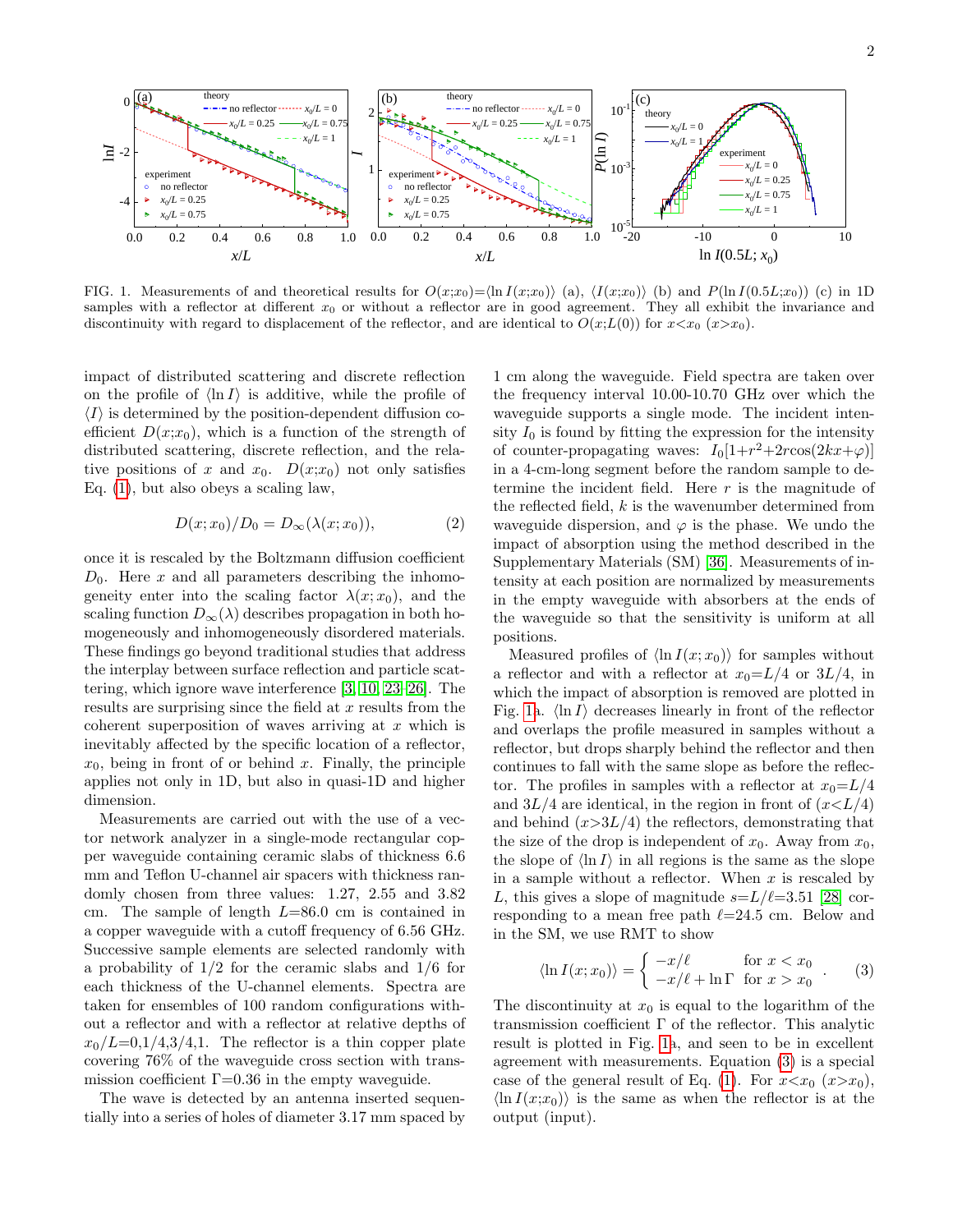Measured profiles of  $\langle I(x; x_0) \rangle$  for samples without a reflector and with a reflector at  $x_0 = L/4$  or  $3L/4$  are plot-ted in Fig. [1b](#page-1-0). The profiles for the reflector at  $x_0 = L/4$ and  $3L/4$  still overlap for  $x < L/4$  and  $x > 3L/4$ , as is the case for  $\langle \ln I \rangle$ . Though  $\langle \ln I(x;x_0) \rangle$  in front of the reflectors  $(x\leq L/4)$  is not affected by the presence of the reflector,  $\langle I(x;x_0)\rangle$  increases significantly for  $x\leq L/4$  relative to the profile for samples without a reflector. Using SUSY we show that as an another application of Eq. [\(1\)](#page-0-0),

<span id="page-2-1"></span>
$$
\langle I(x;x_0)\rangle = \theta(x_0-x)\langle I(x;L)\rangle + \theta(x-x_0)\langle I(x;0)\rangle, (4)
$$

where

<span id="page-2-0"></span>
$$
\langle I(x;0(L)) \rangle = \langle I(0;0(L)) \rangle - (\langle I(0;0) \rangle + \langle I(0;L) \rangle - 2)
$$

$$
\propto \frac{\text{erf}\left(\sqrt{\frac{sL}{L+\zeta}} \frac{2x - (L+\zeta)}{2L}\right) - \text{erf}\left(-\sqrt{\frac{sL}{L+\zeta}} \frac{L+\zeta}{2L}\right)}{\text{erf}\left(\sqrt{\frac{sL}{L+\zeta}} \frac{L+\zeta}{2L}\right) - \text{erf}\left(-\sqrt{\frac{sL}{L+\zeta}} \frac{L+\zeta}{2L}\right)}.
$$
(5)

Here  $\zeta$  is a length determined by  $\Gamma$  and  $\langle I(0;0)\rangle \equiv \langle I(0^+;0)\rangle$ . From Eq. [\(5\)](#page-2-0), we find  $\langle I(x;0)\rangle + \langle I(L-x;L)\rangle = 2$ . This is in accordance with the sum of intensity at a point due to all incident channels being equal to the local density of states with its average unaffected by the presence of a reflector. Good agreement of Eqs. [\(4\)](#page-2-1) and [\(5\)](#page-2-0) with measurements is found for  $s=3.51$ ,  $\zeta=0.33L$  [\[36\]](#page-5-10),  $\langle I(0;0)\rangle=1.61$  and  $\langle I(0;L)\rangle$ =1.92, with the last two parameters calculated using Eq. [\(10\)](#page-3-0) below. For samples without a reflector,  $\zeta$ vanishes. In this case, we find with the use of Eq. [\(10\)](#page-3-0) that  $\langle I(0;0)\rangle = \langle I(0;L)\rangle = 1.86$ . Substituting this into Eq. [\(5\)](#page-2-0) gives  $\langle I(x;0)\rangle = \langle I(x;L)\rangle$  with a profile in good agreement with measurements.

Measurements of  $P(\ln I(L/2; x_0))$  at  $x_0/L=0,1/4, 3/4,$ 1 are shown in Fig. [1c](#page-1-0) and compared to RMT calculations for  $P(\ln I(L/2;0(L)))$ . We see that the measurements of  $P(\ln I)$  for  $x_0/L=0.1/4$  coincide with the theoretical result of  $P(\ln I(L/2,0))$ , while, for  $x_0/L=1,3/4$ , they match



<span id="page-2-2"></span>FIG. 2. (a) Simulation and analytic results for 1D samples with a reflector at different  $x_0$  show that the profiles  $D(x; x_0)$ overlap  $D(x;L(0))$  for  $x \lt x_0$   $(x \gt x_0)$  and display a discontinuity at  $x_0$ . (b) Upon mapping x to  $\lambda(x; x_0)$ , simulated profiles of  $D(x;x_0)/D_0$  (symbols) for samples with different  $x_0$ or without a reflector collapse to a single curve:  $D_{\infty}(\lambda) = e^{-\lambda}$ (solid line).

the theoretical result for  $P(\ln I(L/2;L))$ . This is in accor-dance with Eq. [\(1\)](#page-0-0), which predicts that  $P(\ln I(L/2; x_0))$ is invariant with regard to the displacement of the reflector as long as  $\theta(x-x_0)$  does not change, but changes suddenly when  $x_0$  crosses  $L/2$ .

To study universal aspects of  $\langle I \rangle$ , we show below that

<span id="page-2-4"></span>
$$
- \partial_x D(x; x_0) \partial_x \langle I \rangle = 0 \tag{6}
$$

in the interior of the medium. This differs from the normal diffusion equation in the position dependence of the diffusion coefficient, which is the result of the spatial variation of localization effects in open media [\[29,](#page-5-4) [30,](#page-5-5) [37–](#page-5-11)[39\]](#page-5-12). Below we will show that

<span id="page-2-3"></span>
$$
\frac{D(x; x_0)}{D_0} = e^{-\lambda(x; x_0)}, \lambda(x; x_0) = \begin{cases} \frac{(x+\zeta)(L-x)}{\ell(L+\zeta)}, x > x_0\\ \frac{x(L+\zeta-x)}{\ell(L+\zeta)}, x < x_0 \end{cases} (7)
$$

where  $\lambda$  is essentially the probability density of return obtained from the diffusion equation with diffusion coefficient  $D_0$ . Because  $\lambda$  for  $x > x_0$   $(x < x_0)$  is the same as when  $x_0=0$  (L), it obeys Eq. [\(1\)](#page-0-0), and so does D.

Intensity fluctuations are too large to allow for an accurate experimental determination of  $D(x;x_0)$  with data from 100 configurations. Thus we perform simulations using the experimental values for  $\ell$ , L and  $\Gamma$ , and compute  $D(x;x_0)$  from  $-\langle T\rangle/\partial_x\langle I\rangle$ , which is the generalized Fick's law. Here  $\langle T \rangle$  is the ensemble-averaged transmission coefficient, which is equal to the flux. Simulation results for  $x_0 = L/4$  and  $3L/4$  are shown in Fig. [2a](#page-2-2) and are in good agreement with the analytic result of Eq. [\(7\)](#page-2-3). We next use the expression for  $\lambda$  given above to map x to  $\lambda(x; x_0)$ . For samples without a reflector, we set  $\zeta = 0$  so that  $\lambda = x(L-x)/(lL)$ . The simulated profile  $D(x;x_0)/D_0$ for samples with different  $x_0$  or for samples without a reflector collapse to a single curve:  $D_{\infty}(\lambda) = e^{-\lambda}$ , as shown in Fig. [2b](#page-2-2). This scaling law was found previously for uniformly disordered materials [\[30\]](#page-5-5).

We sketch the analytic derivations. The full theory is provided in a self-contained manner in the SM. We first consider quasi-1D but locally two-dimensional (2D) random media and then extrapolate the final results from quasi-1D to 1D. The dielectric constant  $\epsilon(\mathbf{r})$  exhibits independent Gaussian fluctuations around unity at every point  $r\equiv(x,y)$ . The reflector is modeled by a layer of high dielectric constant. The propagation of a wave of angular frequency  $\omega$  is described by the retarded (advanced) Green function  $G^{R(A)} \equiv (\nabla^2 + \omega^2 \epsilon(\mathbf{r}) \pm i0^+)^{-1}$ . Using the SUSY technique [\[40\]](#page-5-13),  $G^{R(A)}$  can be expressed in terms of a path integral over a supervector field. Since a local quantity such as  $I(x;x_0)$  can be expressed in terms of  $G^{R(A)}$ , upon performing the disorder average, one can express  $O(x; x_0)$  in terms of a functional integral over a supermatrix field  $Q(x)$  [\[29,](#page-5-4) [30\]](#page-5-5). Upon rescaling x by 4ξ where  $\xi = \pi \nu D_0$  with  $\nu$  the density of states per unit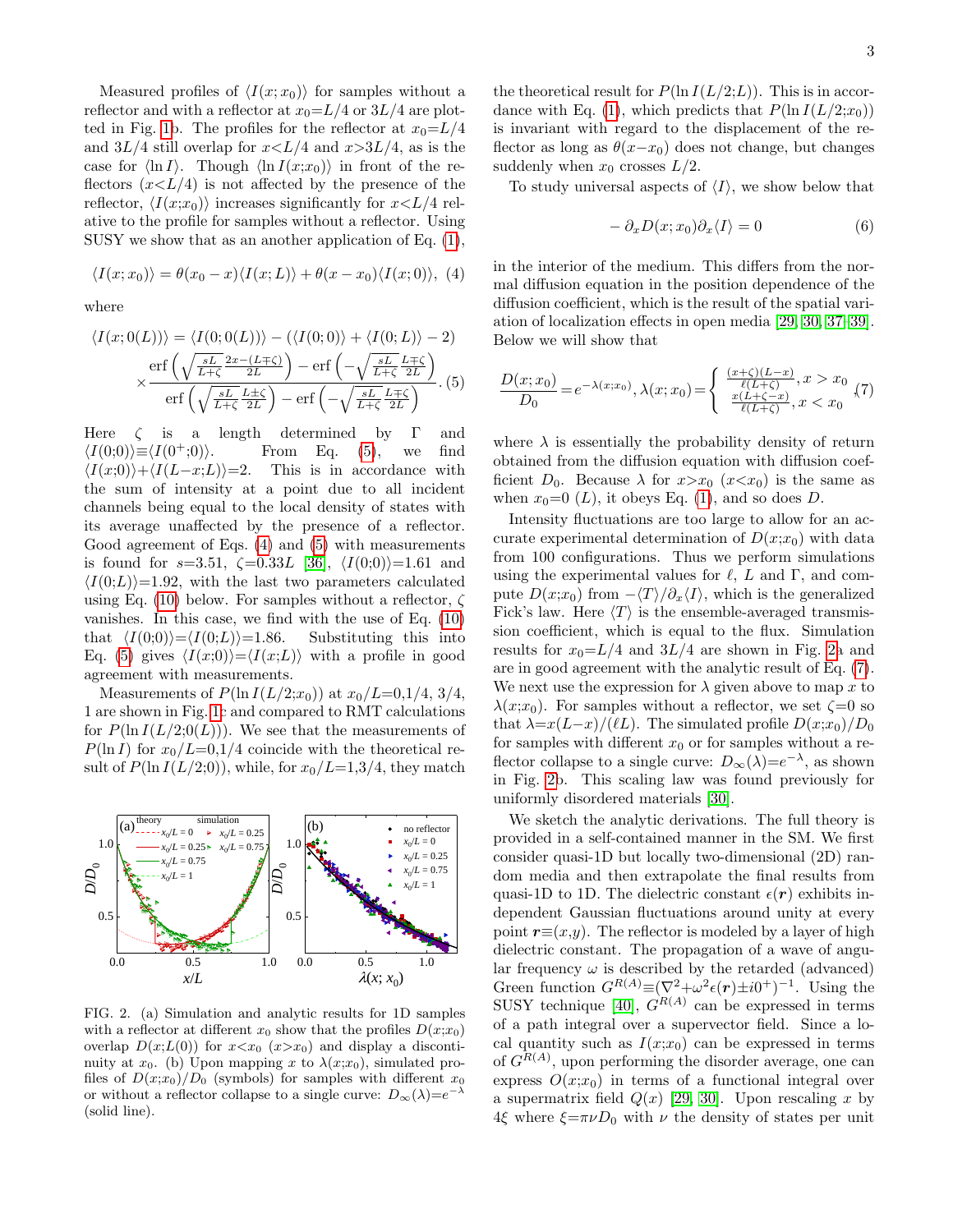

<span id="page-3-3"></span>FIG. 3. Simulations for three ensembles, two consisting of 1D samples composed of two segments of different scattering strength (red dashed and green dash-dotted curves) and one of uniformly disordered samples (blue solid curve). In all samples,  $\eta_L=6$ . Upon mapping x to  $\eta(x)$ , the profiles of  $\langle \ln I \rangle$  (a, inset),  $\langle I \rangle$  (b, inset), and  $P(\ln I)$  (c) in different ensembles collapse to a single curve (main panel).

length, we find

<span id="page-3-1"></span>
$$
O(x; x_0) = \int DQ(x)M_O[Q(x)]
$$
\n
$$
\times \begin{cases} W(Q_L, Q(x); \tilde{L} - x)\tilde{W}(Q(x), \Lambda; x, x_0), x > x_0 \\ \tilde{W}(Q_L, Q(x); \tilde{L} - x, x_0 - x)W(Q(x), \Lambda; x), x < x_0 \end{cases}
$$
\n(8)

with  $\tilde{L}=L/(4\xi)$ . Different observables O differ only in the functional  $M_O[Q(x)]$  and in the boundary constraint  $Q(L)=Q_L$  [Q(0) is a constant matrix  $\Lambda$ .]. Here W is the heat kernel and

<span id="page-3-4"></span>
$$
\tilde{W}(Q, Q'; x_1, x_2) \equiv \int DQ_- DQ_+ e^{\gamma \text{str}(Q - Q_+)}
$$
\n
$$
\times W(Q, Q_+; x_1 - x_2)W(Q_-, Q'; x_2), \text{ for } x_1 > x_2. (9)
$$

Here  $-\gamma \text{str}(Q_{-}Q_{+})$  is the action accounting for wave tunneling through the reflector, with  $\gamma$  depending on  $\omega$ , Γ and the cross sectional area, and str represents the su-pertrace. Using Eq. [\(8\)](#page-3-1), we find that both  $\partial_{x_0}O(x;x_0\lt x)$ and  $\partial_{x_0}O(x;x_0\rhd x)$  vanish [\[36\]](#page-5-10). This justifies Eq. [\(1\)](#page-0-0).

Applying Eq. [\(8\)](#page-3-1) to the spatial correlator:  $\mathcal{Y}(x,x') \equiv \langle \int d\mu d\mu' G^A(\mathbf{r},\mathbf{r}') G^R(\mathbf{r}',\mathbf{r}) \rangle$ , we find that it is the fundamental solution of the generalized diffusion equation,  $-\partial_x D(x;x_0)\partial_x \mathcal{Y} = \delta(x-x')$ , from which Eq. [\(6\)](#page-2-4) follows. We also find  $D_{\infty}(\lambda)=1-\lambda+\mathcal{O}(\lambda^3)$  for  $\lambda\ll 1$ corresponding to weakly localized waves, with  $\lambda$  given by Eq. [\(7\)](#page-2-3) and  $\zeta = \xi/(4\gamma)$ . This perturbative expansion of  $D_{\infty}$  is exactly the same for samples without a reflector [\[30\]](#page-5-5), and the presence of a reflector at  $x_0$  only enters into  $\lambda$ . The scaling behavior described by Eq. [\(2\)](#page-1-2) is expected to hold for all  $\lambda$ . Thus we can apply the results for localized samples without a reflector [\[30\]](#page-5-5) to the present case. This gives  $D_{\infty} \approx e^{-\lambda}$  for  $\lambda \gtrsim 1$  and  $D(x; x_0) = D_0 e^{-\lambda(x; x_0)}$ in 1D. Solving Eq. [\(6\)](#page-2-4) gives Eq. [\(5\)](#page-2-0).

 $\ln I$  and  $P(\ln I)$  for 1D are most readily calculated using RMT. By using the maximum-entropy approach [\[8\]](#page-4-1) we show that [\[36\]](#page-5-10)

<span id="page-3-0"></span>
$$
P\left(\ln I(x;x_0)\right) = \iint_0^{2\pi} \frac{d\theta_l d\theta_r}{(2\pi)^2} \iint_0^{2\pi} \frac{d\mu_l d\mu_r}{(2\pi)^2} \iint_0^{\infty} d\lambda_l d\lambda_r
$$

$$
\times p_{s_l}(\lambda_l) p_{s_r}(\lambda_r) \delta\left(\ln I(x;x_0) - \ln I(x,\{\lambda,\theta,\mu\})\right). (10)
$$

Here  $I(x,\{\lambda,\theta,\mu\})$  is the expression for intensity in the polar representation [\[5\]](#page-4-13). The parameters  $\theta_{l(r)}, \mu_{l(r)}$ are uniformly distributed over  $[0, 2\pi]$ , and  $\lambda_{l(r)}$  is distributed according to  $p_{s_l(s_r)}(\lambda_{l(r)})$  [\[41,](#page-5-14) [42\]](#page-5-15) with  $s_l = x/\ell$  $[s_r=(L-x)/\ell]$ . The explicit forms of  $I(x,\{\lambda,\theta,\mu\})$  and  $p_{s_l(s_r)}$  are given in the SM. From Eq. [\(10\)](#page-3-0), one may obtain the statistics of any function of intensity. It gives the values  $\langle I(0;0(L)) \rangle$  in Eq. [\(5\)](#page-2-0) and P(lnI) at  $x=L/2$ plotted in Fig. [1c](#page-1-0) and the analytic expression of Eq. [\(3\)](#page-1-1).

In general, inhomogeneity arise from multiple segments with different scattering strength or a smoothly varying mean free path, and multiple embedded reflectors. In this case, we map x to  $\eta = \eta(x) = \int_0^x \frac{dx'}{\ell(x')}$   $[\eta_L = \eta(L)]$ . A generic average quantity assumes the form,  $O(\eta;\{\eta_i\})$ , where  $\{\eta_i\}$  are the coordinates of interfaces or reflectors. Using SUSY, we find

<span id="page-3-2"></span>
$$
\forall j : \partial_{\eta_j} O(\eta; \{\eta_i\}) = 0, \quad \text{if and only if } \eta_j \neq \eta. \tag{11}
$$

Thus O is invariant with regard to arbitrary shuffling of interfaces or reflectors, as long as they do not cross  $\eta$ . This generalizes Eq. [\(1\)](#page-0-0). Indeed, Eq. [\(1\)](#page-0-0) has an equivalent form, namely,  $\partial_{x_0}O(x;x_0)=0$  if and only if  $x_0\neq x$ , which is a special case of Eq. [\(11\)](#page-3-2).

For inhomogeneity arising solely from variations in scattering strength, Eq. [\(11\)](#page-3-2) implies that the  $\eta$  dependence of O is identical to that in a uniformly disordered sample. For  $\langle \ln I \rangle$ , we find using RMT that  $\langle \ln I \rangle = -\eta$ . For  $\langle I \rangle$ , we find using SUSY that  $-\partial_{\eta}D(\eta)\partial_{\eta}\langle I \rangle = \delta(\eta - \eta')$ with  $D(\eta) = e^{-\frac{\eta(\eta_L - \eta)}{\eta_L}}$ , which gives

<span id="page-3-5"></span>
$$
\langle I(\eta) \rangle = \langle I(0) \rangle - 2 (\langle I(0) \rangle - 1)
$$

$$
\times \frac{\text{erf}\left(\frac{2\eta - \eta_L}{2\sqrt{\eta_L}}\right) - \text{erf}\left(-\frac{\sqrt{\eta_L}}{2}\right)}{\text{erf}\left(\frac{\sqrt{\eta_L}}{2}\right) - \text{erf}\left(-\frac{\sqrt{\eta_L}}{2}\right)}.
$$
(12)

In Fig. [3,](#page-3-3) we compare numerical results for intensity statistics in samples with  $\eta_L = 6$  but different variations of  $\ell(x)$ . The spatial profiles of  $\langle \ln I(\eta) \rangle$  and  $\langle I(\eta) \rangle$  and the probability distributions of  $\ln I$  of any value of  $\eta$  are the same in different samples.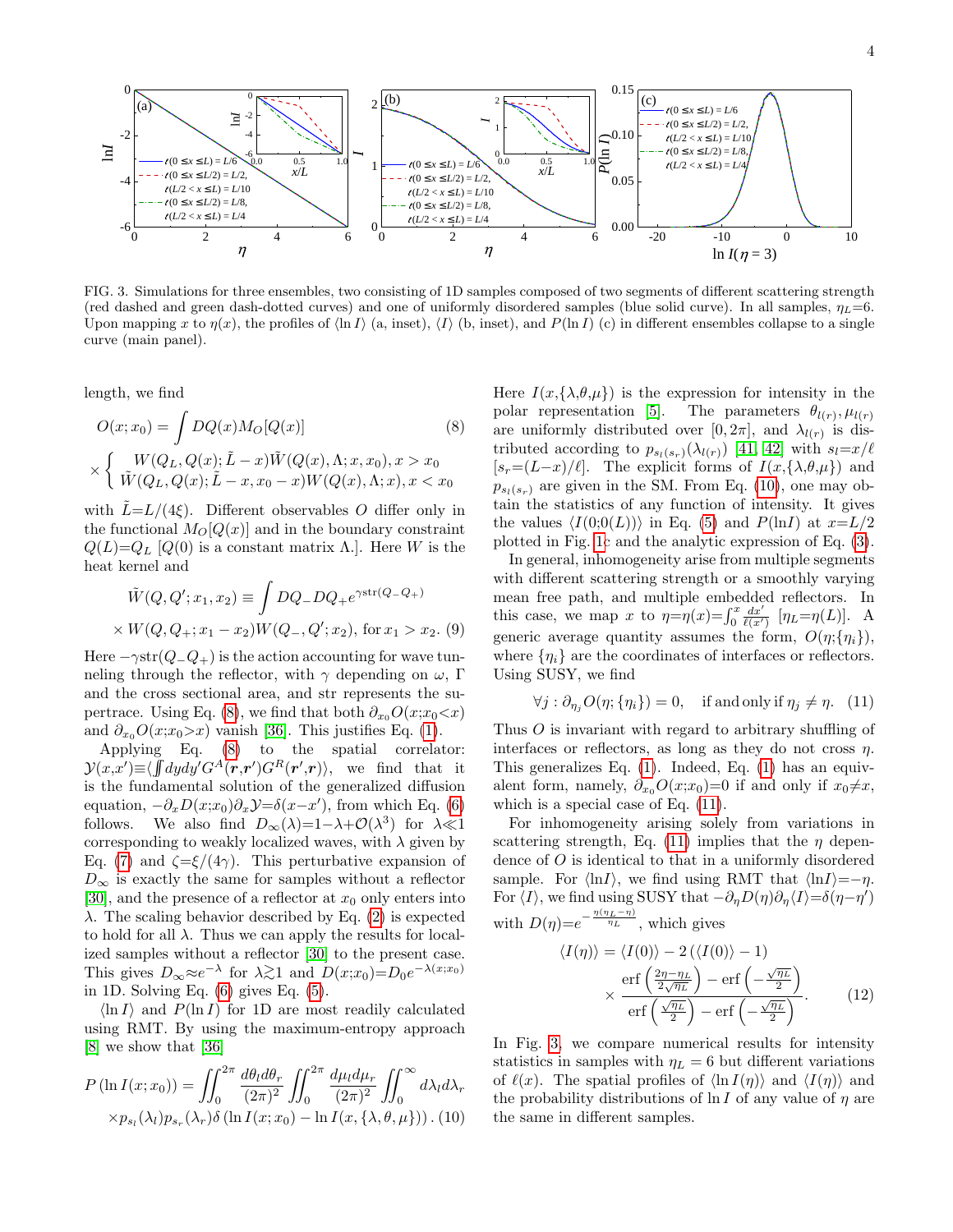

<span id="page-4-15"></span>FIG. 4. (a) Simulations of the eigenchannel profile  $W_{\tau}$  for two ensembles of 2D diffusive samples. In one ensemble, the sample is composed of two segments of different scattering strength (green dash-dotted curve) while in the other the scattering strength is uniform (blue solid curve). In all samples,  $\eta_L$ =5. (b) Upon mapping x to  $\eta(x)$ , the profiles of  $W_\tau$  in the two ensembles collapse to a single curve.

The invariance principle for high-dimensional diffusive samples, in which nonuniformity in scattering arises either from an embedded reflector or a spatially varying mean free path, is demonstrated theoretically in the SM. In Fig. [4,](#page-4-15) we compare numerical results for the average longitudinal profile of energy within the sample, denoted  $W_{\tau}(x)$ , normalized so that  $W_{\tau}(x=L) = \tau$  [\[32,](#page-5-16) [34\]](#page-5-17), in two ensembles consisting of 1000 samples with channel number  $N = 80$ , aspect ratio 2,  $\eta_L = 5$ , and the scaling conductance  $g = N/\eta_L = 16$ . The mean free path is uniform in one ensemble of samples but varies with  $x$  in the other. The profiles in two different ensembles overlap upon mapping x to  $\eta(x)$ .

<span id="page-4-7"></span><span id="page-4-6"></span><span id="page-4-5"></span><span id="page-4-4"></span>The invariance principle allows us to shift the focus from the surface to the interior of the sample and from homogeneous to inhomogeneous disorder. We have demonstrated its application to intensity statistics in a general dimension and to controlling the spatial structure of transmission eigenchannels. Our findings open a door to engineering the profiles of wave energy and its flow inside inhomogeneously disordered materials.

<span id="page-4-11"></span><span id="page-4-10"></span><span id="page-4-9"></span><span id="page-4-8"></span>This work is supported by the National Science Foundation under grant number DMR/-BSF: 1609218 (A.Z.G.), by the National Natural Science Foundation of China under grant numbers 11535011, 11925507 and 11747601 (C.T.), and by MICINN (Spain) under the Project number PGC2018-094684-B-C22 and Subprograma Estatal de Movilidad 2013-2016 under Project number PRX16/00166 (V.A.G).

- †These authors contribute equally to the work.
- <span id="page-4-12"></span><sup>∗</sup>E-mail: azriel.genack@qc.cuny.edu
- <sup>∗</sup>E-mail: gopar@unizar.es
- <span id="page-4-14"></span><span id="page-4-13"></span><span id="page-4-2"></span><span id="page-4-1"></span><span id="page-4-0"></span>[2] S. Rotter and S. Gigan, Light fields in complex media: mesoscopic scattering meets wave control, Rev. Mod. Phys. 89, 015005 (2017).
- <span id="page-4-3"></span>0 1 2 3 4 5 [3] M. C. W. van Rossum and Th. M. Nieuwenhuizen, Multiple scattering of classical waves: microscopy, mesoscopy, and diffusion, Rev. Mod. Phys. 71, 313–371 (1999).
	- [4] E. Akkermans and G. Montambaux, Mesoscopic physics of electrons and photons (Cambridge University Press, Cambridge, 2007).
	- [5] P. A. Mello and N. Kumar, *Quantum transport in meso*scopic systems: complexity and statistical fluctuations (Oxford University Press, Oxford, 2004).
	- [6] E. Abrahams, P. W. Anderson, D. Licciardello, and T. V. Ramakrishnan, Scaling theory of localization: absence of quantum diffusion in two dimensions, Phys. Rev. Lett. 42, 673–676 (1979).
	- [7] O. N. Dorokhov, Transmission coefficient and the localization length of an electron in N bound disordered chains, Pis'ma Zh. Eksp. Teor. Fiz. 36, 259 (1982); [JETP Lett. 36, 318 (1982)].
	- [8] P. A. Mello, P. Pereyra, and N. Kumar, Macroscopic approach to multichannel disordered conductors, Ann. Phys. (N.Y.) 181, 290–317 (1988).
	- [9] A. Einstein, Investigations on the theory of the Brownian movement (Courier Corporation, Mineola, New York, 1956).
	- [10] S. Chandrasekhar, Radiative Transfer (Dover, New York, 1960).
	- [11] P. W. Anderson, Absence of diffusion in certain random lattices, Phys. Rev. 109, 1492–1505 (1958).
	- [12] M. E. Gertsenshtein and V. B. Vasil'ev, Waveguides with random inhomogeneities and Brownian motion in the Lobachevsky plane, Teor. Veroyatn Primen, 4, 424 (1959); [Theor. Probab. Appl. 4, 391–398 (1959)].
	- [13] S. L. Jacques, Optical properties of biological tissues: a review, Physics in Medicine & Biology 58, R37 (2013).
	- [14] Deep imaging in tissue and biomedical materials using linear and nonlinear optical methods L. Shi and R. R. Alfano eds. (Pan Stanford Publishing Pte Ltd, Singapore, 2017).
	- [15] B. Sklar, Rayleigh fading channels in mobile digital communication systems I. Characterization, IEEE Communications magazine 35, 90-100 (1997)
	- [16] Yu. V. Nazarov, Multiple scattering of classical waves: microscopy, mesoscopy, and diffusion, Phys. Rev. Lett. 73, 134 (1994).
	- [17] L. Y. Zhao, C. Tian, Y. P. Bliokh, and V. Freilikher, Controlling transmission eigenchannels in random media by edge reflection, Phys. Rev. B 92, 094203 (2015).
	- [18] A. A. Balandin, Thermal properties of graphene and nanostructured carbon materials, Nature Mat. 10, 569– 581 (2011).
	- [19] N. Li, J. Ren, L. Wang, G. Zhang, P. Hänggi, and B. Li, Phononics: Manipulating heat flow with electronic analogs and beyond, Rev. Mod. Phys. 84, 1045–1066 (2012).
	- [20] S. Lepri, R. Livi, and A. Politi, Thermal conduction in classical low-dimensional lattices, Phys. Rep. 377, 1–80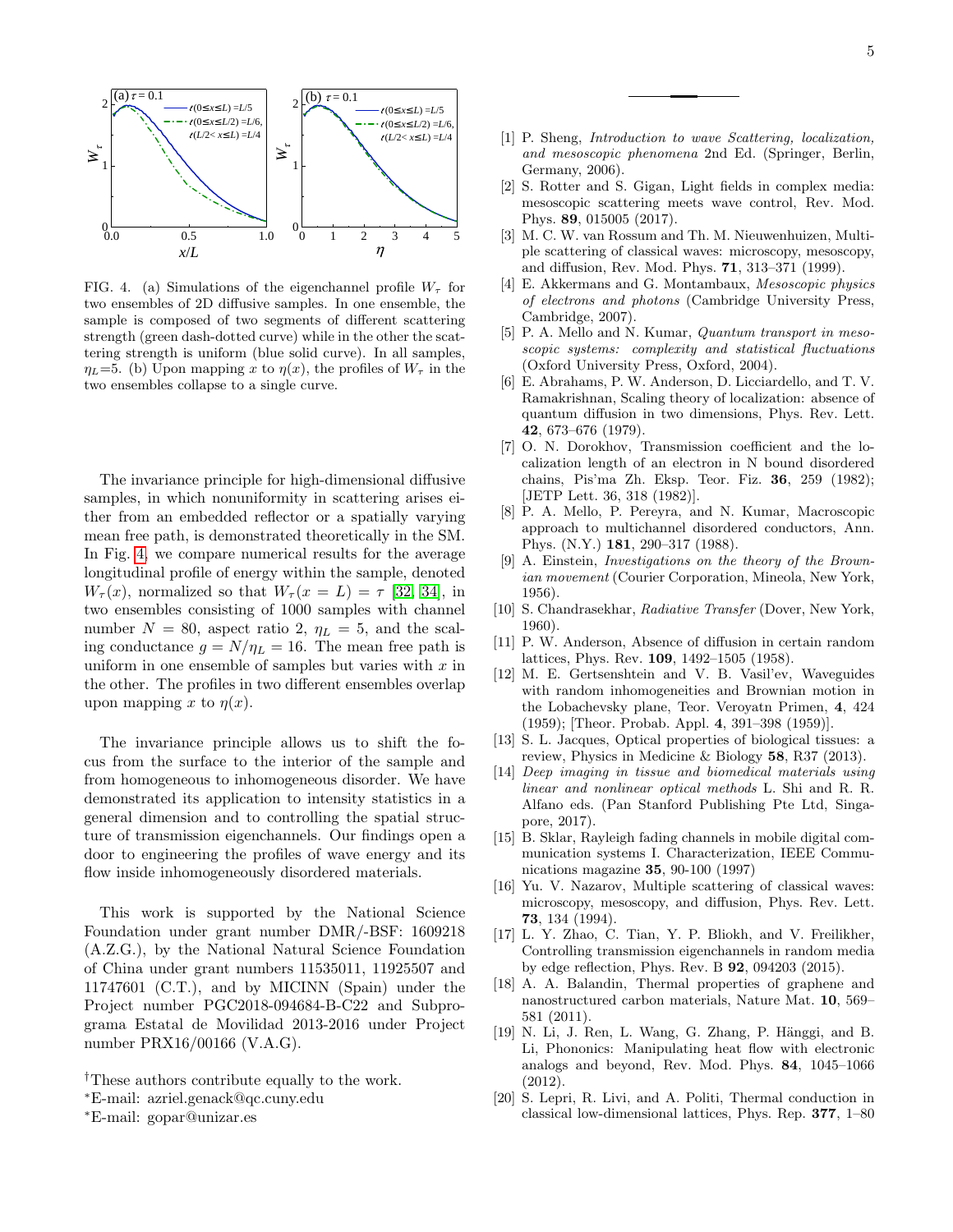(2003).

- <span id="page-5-0"></span>[21] R. Schittny, A. Niemeyer, F. Mayer, A. Naber, M. Kadic, and M. Wegener, Invisibility cloaking in light-scattering media, Laser Photonics Rev. 10, 382–408 (2016).
- <span id="page-5-1"></span>[22] X. Huang, I. H. El-Sayed, W. Qian, and M. A. El-Sayed, Cancer cell imaging and photothermal therapy in the near-infrared region by using gold nanorods, J. Am. Chem. Soc., 128, 2115–2120 (2006).
- <span id="page-5-8"></span>[23] A. Lagendijk, R. Vreeker, and P. de Vries, Influence of internal reflection on diffusive transport in strongly scattering media, Phys. Lett. A 136, 81–88 (1989).
- [24] J. X. Zhu, D. J. Pine, and D. A. Weitz, Internal reflection of diffusive light in random media, Phys. Rev. A 44, 3948–3959 (1991).
- [25] J. H. Li, A. A. Lisyansky, T. D. Cheung, D. Livdan, and A. Z. Genack, Transmission and Surface Intensity Profiles in Random Media, Europhys. Lett. 22, 675–680 (1993).
- <span id="page-5-9"></span>[26] R. H. J. Kop, P. de Vries, R. Sprik, and A. Lagendijk, Fluctuation-dissipation theorems and entropy production in relaxational systems, Phys. Rev. Lett. 79, 4369– 4372, (1997).
- <span id="page-5-2"></span>[27] P. A. Mello, Z. Shi, and A. Z. Genack, Connection between wave transport through disordered 1D waveguides and energy density inside the sample: A maximumentropy approach, Physica E 74, 603–607 (2015).
- <span id="page-5-3"></span>[28] X. Cheng, X. Ma, M. Yépez, A. Z. Genack, and P. Mello, Single-parameter scaling and maximum entropy inside disordered one-dimensional systems: Theory and experiment, Phys. Rev. B 96, 180203(R) (2017).
- <span id="page-5-4"></span>[29] C. Tian, Supersymmetric field theory of local light diffusion in semi-infinite media, Phys. Rev. B 77, 064205  $(2008)$ .
- <span id="page-5-5"></span>[30] C. Tian, S. K. Cheung, and Z. Q. Zhang, Local diffusion theory for localized waves in open media, Phys. Rev. Lett. 105, 263905 (2010).
- <span id="page-5-6"></span>[31] I. M. Vellekoop and A. P. Mosk, Universal optimal transmission of light through disordered materials, Phys. Rev. Lett. **101**, 120601 (2008).
- <span id="page-5-16"></span>[32] M. Kim, Y. Choi, C. Yoon, W. Choi, J. Kim, Q-H. Park, and W. Choi, Maximal energy transport through disordered media with the implementation of transmission eigenchannels, Nat. Photon. 6, 581–585 (2012).
- [33] A. P. Mosk, A. Lagendijk, G. Lerosey, and M. Fink, Controlling waves in space and time for imaging and focusing in complex media, Nat. Photon. 6, 283–292 (2012).
- <span id="page-5-17"></span>[34] M. Davy, Z. Shi, J. Park, C. Tian, and A. Z. Genack, Universal structure of transmission eigenchannels inside opaque media. Nat. Commun. 6, 6893 (2015).
- <span id="page-5-7"></span>[35] S. M. Popoff, A. Goetschy, S. F. Liew, A. D. Stone, and H. Cao, Coherent control of total transmission of light through disordered media, Phys. Rev. Lett. 112, 133903 (2014).
- <span id="page-5-10"></span>[36] See Supplemental Material at [url], which includes Refs. [\[43–](#page-5-18)[56\]](#page-5-19).
- <span id="page-5-11"></span>[37] B. A. van Tiggelen, A. Lagendijk, and D. S. Wiersma, Reflection and transmission of waves near the localization threshold, Phys. Rev. Lett. 84, 4333–4336 (2000).
- [38] N. Cherroret and S. E. Skipetrov, Microscopic derivation of self-consistent equations of Anderson localization in a disordered medium of finite size. Phys. Rev. E 77, 046608 (2008).
- <span id="page-5-12"></span>[39] A. G. Yamilov, R. Sarma, B. Redding, B. Payne, H. Noh, and H. Cao, Position-dependent diffusion of light in dis-

ordered waveguides. Phys. Rev. Lett. 112, 023904 (2014).

- <span id="page-5-13"></span>[40] K. B. Efetov, Supersymmetry in Disorder and Chaos (Cambridge University, Cambridge, England, 1997).
- <span id="page-5-14"></span>[41] V. A. Gopar and R. A. Molina, Controlling conductance statistics of quantum wires by driving ac fields. Phys. Rev. B 81, 195415 (2010).
- <span id="page-5-15"></span>[42] I. Kleftogiannis, I. Amanatidis, and V. A. Gopar, Conductance through disordered graphene nanoribbons: Standard and anomalous electron localization. Phys. Rev. B 88, 205414 (2013).
- <span id="page-5-18"></span>[43] A. A. Chabanov, M. Stoytchev, and A. Z. Genack, Statistical approach to photon localization, Nature 404, 850- 853 (2000).
- <span id="page-5-20"></span>[44] B. Rejaei, Equivalence of the transmission-eigenvalue density in supersymmetric and scaling theories of disordered wires without time-reversal symmetry, Phys. Rev. B 53, R13235-R13238 (1996).
- <span id="page-5-21"></span>[45] X. J. Cheng, C. S. Tian, and A. Z. Genack, Transmission eigenvalues in random media with surface reflection, Phys. Rev. B 88, 094202 (2013).
- <span id="page-5-22"></span>[46] A. D. Mirlin, A. Müller-Groeling, and M. R. Zirnbauer, Conductance fluctuations of disordered wires: Fourier analysis on supersymmetric spaces, Ann. Phys. (N.Y.) 236, 325–373 (1994).
- <span id="page-5-23"></span>[47] S. Helgason, Differential Geometry, Lie Groups, and Symmetric Space (Academic Press, New York, 1978).
- <span id="page-5-24"></span>[48] F. A. Brezin, *Introduction to Superanalysis*, MPAM Vol. 9 (Dordrecht, 1987).
- <span id="page-5-25"></span>[49] C. Tian, Hydrodynamic and field-theoretic approaches to light localization in open media, Physica E 49, 124–153 (2013).
- [50] C. Tian, A. Kamenev, and A. Larkin, Ehrenfest time in the weak dynamical localization, Phys. Rev. B 72, 045108 (2005).
- <span id="page-5-26"></span>[51] C. Hainaut, I. Manai, J.-F. Clément, J.-C. Garreau, P. Szriftgiser, G. Lemarié, N. Cherroret, D. Delande, and R. Chicireanu, Controlling symmetry and localization with an artificial gauge field in a disordered quantum system. Nat. Commun. 9, 1382 (2018).
- <span id="page-5-27"></span>[52] A. Ossipov and V. E. Kravtsov, T-duality in supersymmetric theory of disordered quantum systems. Phys. Rev. B 73, 033105 (2006).
- <span id="page-5-28"></span>[53] C. W. J. Beenakker, Random-matrix theory of quantum transport, Rev. Mod. Phys. 69, 731–808 (1997).
- <span id="page-5-29"></span>[54] V. I. Mel'nikov, Distribution of resistivity probabilities of a finite disordered system, Pis'ma Zh. Eksp. Teor. Fiz. 32, 244 (1980); [JETP Lett. 32, 225 (1980)].
- <span id="page-5-30"></span>[55] A. Peña, A. Girschik, F. Libisch, S. Rotter, and A. A. Chabanov, The single-channel regime of transport through random media, Nat. Commun. 5, 3488 (2014).
- <span id="page-5-19"></span>[56] R. Pierrata, P. Ambichl, S. Gigan, A. Haberb, R. Carminati, and S. Rotter, Invariance property of wave scattering through disordered media, Proc. Nat. Acad. Sci. 111, 17765–17760 (2017).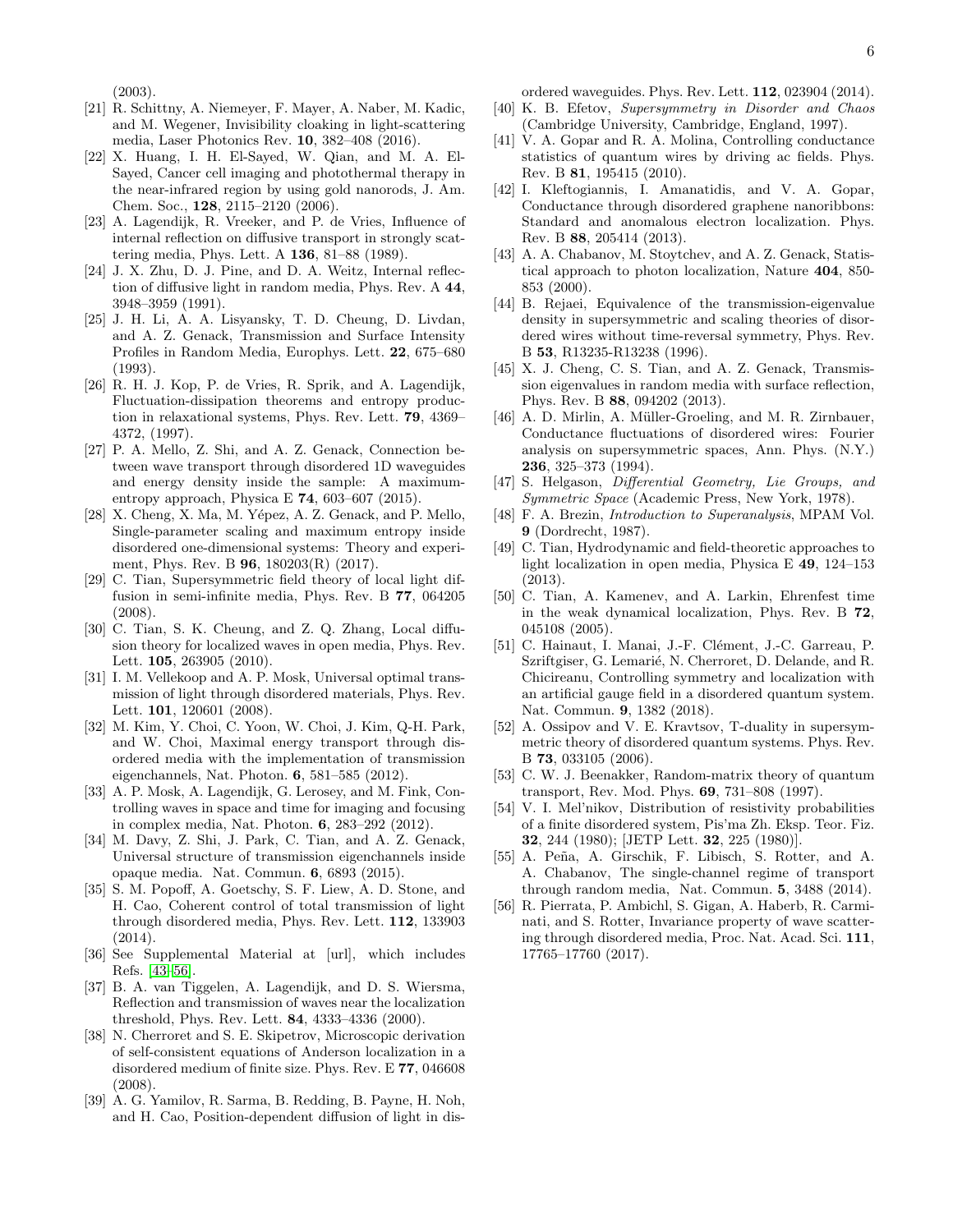#### Supplemental materials

This supplemental material is a self-contained treatment of the (technical) experimental and theoretical discussion in the main paper and its relationship to the experiment. For the convenience of the reader, all notation and abbreviations are re-introduced and analytic results given in the main paper are re-presented with links to the main paper embedded into the derivations. Thus readers who are interested only in the technical part of this work may use this supplemental material without going back and forth between the main paper and this supplementary material.

The supplemental material is organized as follows. In Sec. I, we present a full description of the experiments. In Sec. II, we describe the supersymmetry (SUSY) theory in full and use this theory to derive the analytic results given in the paper. In Sec. III, we give a full description of the random matrix theory (RMT) and use this theory to derive the analytic results given in the paper.

#### I. Description of experiments

#### 1. Experimental setup and methods of measurements

Measurements are carried out with use of a vector network analyzer in a single-mode rectangular copper waveguide containing alternating ceramic layer and Teflon U-channel air spacer layer. Each layer consists of one or more elements of the same material. We use one type of ceramic element with thickness 6.6 mm and three types of spacers with thickness 1.27, 2.55 and 3.82 cm. Each elements are selected with probability of 1/2 for the ceramic element and 1/6 for each thickness of the spacer. The copper waveguide with the cutoff frequency of 6.56 GHz contains the sample length  $L = 86.0$ cm. As a result, the number of elements varies between configurations; the expected number of layers is around 30. This disorder is homogeneous and so gives rise to a linear falloff of the average of the logarithmic of intensity,  $\langle \ln I(x; x_0) \rangle$ , within the sample. Spectra are taken for an ensemble of 100 random configurations without a reflector and with a reflector at fixed relative depths of  $x_0/L = 0, 1/4, 3/4, 1$ . The reflector is a thin copper plate covering 76% of the waveguide cross section with transmission coefficient  $\Gamma = 0.36$  in the empty waveguide.

The wave is launched from the left into the random waveguide, where a reflector is placed at depth  $x_0$ , into the sample and detected by an antenna inserted sequentially into a series of holes of diameter 3.17 mm spaced by 1 cm along the waveguide (cf. Fig. [S1\)](#page-1-0). Field spectra are taken over the frequency interval: 10.00 − 10.70 GHz in which the waveguide supports a single mode. The antenna tip penetrates a depth 0.11 mm below the bottom of the hole in the top plate of the waveguide. The incident intensity  $I_0$  is found by fitting the expression for the intensity of counter-propagating waves:  $I_0[1 + r^2 + 2r\cos(2kx + \varphi)]$  in a 4-cm-long segment before the random sample to determine the incident field.

Here  $r$  is the magnitude of the reflected field,  $k$  is the wavenumber determined from waveguide dispersion, and  $\varphi$  is the phase. Measurements of intensity at a specific detector position,  $I(x; x_0)$ , are normalized by the measurements in an empty waveguide with absorbers at the ends of the waveguide so that the sensitivity is uniform for measurements at all positions.

# 2. Eliminating the impact of dissipation from microwave measurements

In this work, the statistics of wave propagation are discovered in microwave measurements. These measurements are used to confirm theoretical predictions of the equivalence of propagation statistics inside disordered samples in which a reflector is moved. To eliminate the impact of dissipation, which is primarily due to absorption, we first determine the decay rate of energy  $\Gamma_a$  due to all sources except for the leakage through the input and output boundaries of the sample. Sources of dissipation include absorption in the dielectric medium and in reflection from the copper waveguide, and leakage through the holes along the length of the sample. We measure the average decay rate of the energy density at several points near the center of the sample in which leakage through the input and output boundaries of a sample is substantially blocked. A fully reflecting aluminum block is placed at the output of the sample and a copper reflector with approximately 10% transmission is placed between the source and the sample input. In this way, coupling to the outside through the partial reflector is minimized, but the sample may still be excited by the antenna at the input side of the waveguide. An example of the intensity spectrum determined from measurements of the field in the center of the sample is shown in Fig. [S2.](#page-2-2) The peaks are narrowed by the reflectors at the ends of the sample, as can be seen by comparison with a typical spectrum with open boundaries. The narrowest lines in the spectra correspond to modes that are strongly localized away from the partial reflector at the front of the sample. Thus the half-widths in angular frequency units of the narrowest lines in the spectrum are close to the rate of energy



FIG. S1. Microwave radiation is launched into a random waveguide with a reflector at depth  $x_0$ . The detection antenna is inserted into holes in the waveguide to measure the field.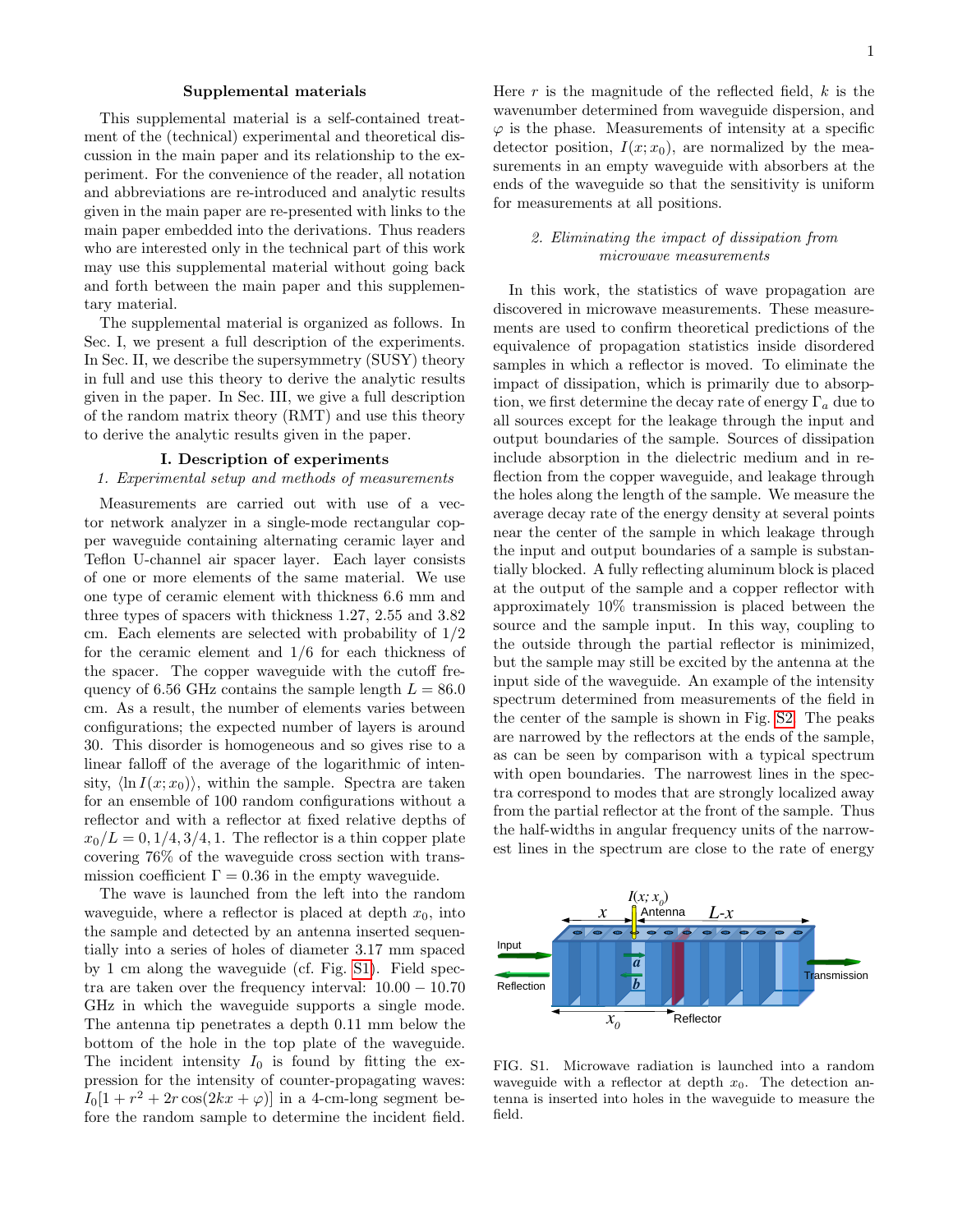

FIG. S2. Intensity spectrum in a random sample with a full reflector placed at the output and a 90% reflector at the input. The spectrum of the narrowest peak in the wider spectrum is shown in the inset.

dissipation in the sample. In the spectrum shown in the inset of Fig. [S2,](#page-2-2) the narrowest peak at a frequency of 8.135 GHz corresponds to a mode strongly localized near the sample center which is not significantly broadened by leakage through the boundaries. This yields a decay rate of  $9.3 \times 10^{-3}$  ns<sup>-1</sup>.

In order to find the spectrum in the absence of dissipation, we multiply the measured field spectrum in an open sample by the spectrum of a Gaussian function corresponding to the Fourier transform of the spectrum due to incident pulse. This spectrum is Fourier transformed into the time domain to yield the time evolution of the field inside the sample excited by the corresponding Gaussian pulse. This time varying field is then multiplied by  $e^{\Gamma_a t/2}$ 



FIG. S3. Original spectrum at a point near the sample center taken from measurements and the spectrum after adjusting for the impact of absorption.

to give the time evolution of the field in a sample without dissipation. The modified time domain signal is then Fourier transformed back into the frequency domain to give the field spectra in which the influence of absorption is eliminated. These results are used to find the intensity statistics shown in the figures of the main text. This method has been shown in previous work [\[43\]](#page-5-18) to give the probability distribution of intensity for a sample without absorption which is in agreement with predictions. The modification of the intensity spectrum when this method is applied to a point at the sample center of a typical disordered configuration is shown in Fig. [S3.](#page-3-3) This small change in the spectrum shows that the dissipation is weak in the present experiments.

The holes on the top of the copper waveguide of thickness 3.24 mm have a diameter 3.17 mm, which is 9.5 times larger than the evanescent decay length of the microwave radiation within the hole, which is measured to be 0.34 mm. Since the energy leakage through each hole is small and the holes cover a small fraction of the sides of the waveguide, this source of dissipation is negligible. We conclude that the decay of energy within the sample is largely due to absorption.

# II. Supersymmetry field theory for inhomogeneously disordered open media

In this section, we present a supersymmetry field theory for general inhomogeneously disordered open media. We use this theory to study the disorder average of a generic wave propagation quantity.

In most of this section, we consider quasi-1D and 1D samples. Note that the local dimensionality of the quasi-1D sample is high. We first develop a SUSY theory for open media with an embedded reflector and use this to derive the general law of Eq. [\(1\)](#page-0-0) for a generic disorderaveraged quantity  $O(x; x_0)$ . For the convenience of the readers, we rewrite Eq. [\(1\)](#page-0-0) here:

$$
O(x; x_0) = \theta(x_0 - x)O(x; L) + \theta(x - x_0)O(x; 0),
$$
 (S1)

where  $\theta$  is the Heaviside function. We further justify the generalized diffusion equation for the average intensity  $\langle I(x; x_0) \rangle$  ( $\langle \cdot \rangle$  the disorder average) and establish the scaling law of the position-dependent diffusion coefficient. Then we extend SUSY to more general inhomogeneously disordered samples in which the strength of distributed scattering varies in space and multiple reflectors are embedded. This allows us to prove the generalized invariance principle and derive the analytic expressions for  $\langle \ln I(x; x_0) \rangle$  and  $\langle I(x; x_0) \rangle$  in these samples. In the end of this section, we go beyond quasi-1D geometry and establish the invariance principle for high-dimensional disordered samples.

## A. Field-theoretical expression for  $O(x; x_0)$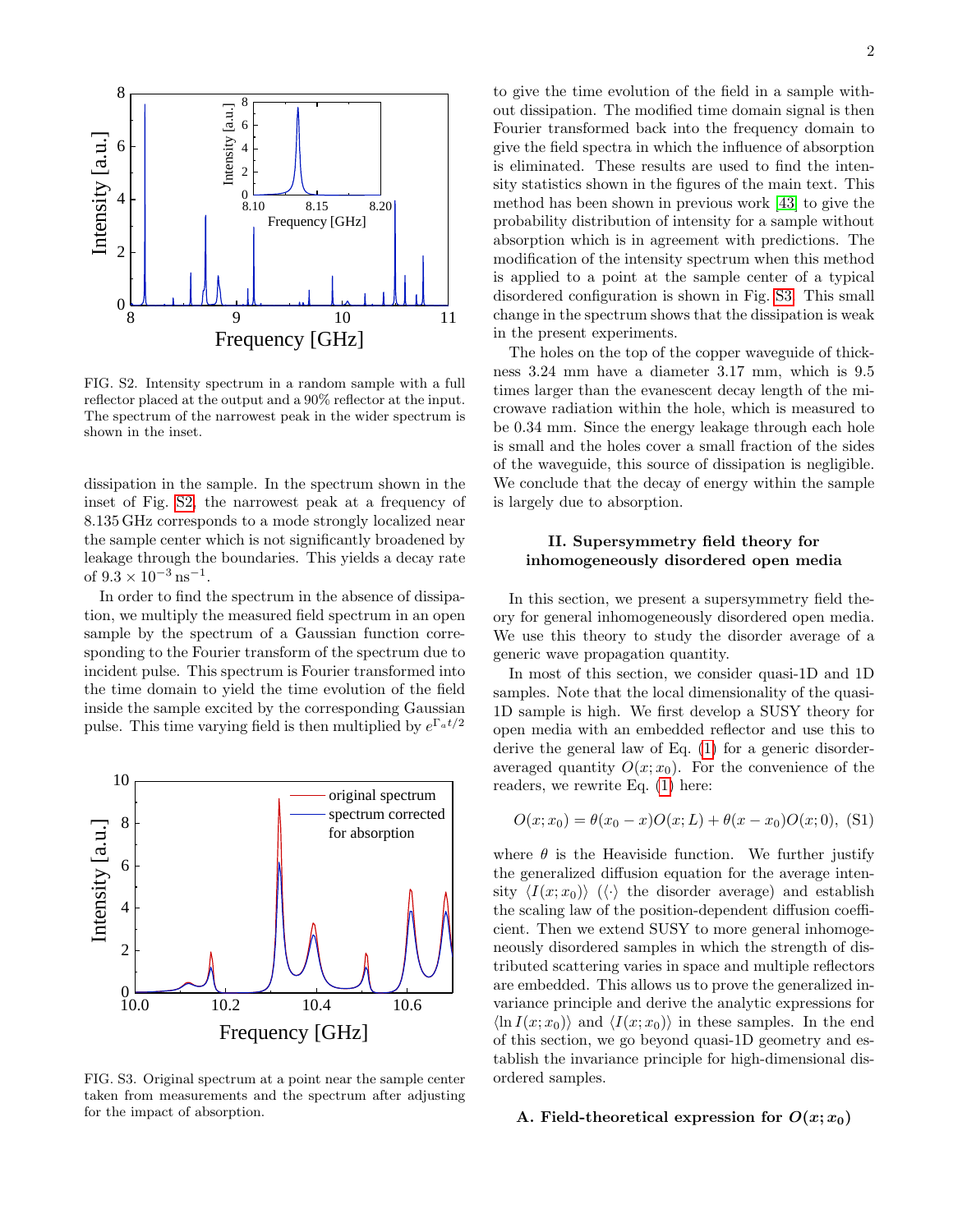We first develop the SUSY formalism for a quasi-1D random sample of length  $L$  which, for the sake of simplicity, is assumed to be locally 2D, and finally extrapolate the quasi-1D results to 1D. The dielectric constant  $\epsilon(\mathbf{r})$  exhibits independent Gaussian fluctuations around unity at every point  $r=(x,y)$ . A uniform reflective dielectric layer is placed at  $x_0$ . Wave propagation inside the medium is described by the retarded (advanced) Green function  $G^{R(A)}$ , defined from

$$
\left(\nabla^2 + \omega^2 \left(\epsilon(\mathbf{r}) \pm i0^+\right)\right) G^{R,A}(\mathbf{r}, \mathbf{r}') = \delta(\mathbf{r} - \mathbf{r}'). \quad (S2)
$$

Recall that  $\omega$  is the circular frequency.

Given a source profile  $J(x)$  which is uniform in the y direction, the average intensity integrated over the cross section is

$$
\langle I(x; x_0) \rangle = \int \frac{d\omega}{2\pi} \int dx' \mathcal{Y}(x, x') J(x'), \quad (S3)
$$

where

$$
\mathcal{Y}(x, x') \equiv \iint dy dy' \langle G^A(\mathbf{r}, \mathbf{r}') G^R(\mathbf{r}', \mathbf{r}) \rangle \tag{S4}
$$

gives the spatial correlation between energy densities integrated over cross sections at  $x$  and  $x'$ .

Similar to the path-integral formalism in quantum mechanics, we can express a generic wave propagation quantity in terms of a path integral over a vector field. In the present context, because  $G<sup>R</sup>$  and  $G<sup>A</sup>$  have distinct analytic structures, this vector field carries a 2-component index to accommodate these structures. In addition, it has another 2-component index to accommodate the system's time-reversal symmetry. Most importantly, in order to make the normalization factor (the partition function) to be unity so that the subsequent disorder averaging can be readily carried out, we introduce fermionboson doubling, which is the origin of SUSY. As such, the vector field is an 8-component supervector field, denoted  $\psi$ . Now, since a local quantity such as  $I(x; x_0)$ can be expressed in terms of  $G^{R(A)}$ , upon performing the disorder average, one can express  $O(x; x_0)$  in terms of a functional integral over a supermatrix field Q [\[40\]](#page-5-13). Since the supermatrix Q has the same structure as  $\psi \otimes \psi^{\dagger}$ , it is defined in the fermion-boson ('fb'), advanced-retarded ('ar') and time-reversal ('tr') sectors, each of which is a 2×2 block. The first sector accommodates the above doubling with complex and Grassmann variables as diagonal and non-diagonal entries, respectively; the second sector accommodates the distinct analytic structures of  $G^{R(A)}$ ; the last sector accounts for time-reversal symmetry. The detailed structure of Q depends on the system's symmetry. In general, we can parametrize  $Q$  as

$$
Q = g\Lambda g^{-1},
$$
  
\n
$$
g = e^w, \quad \{w, \Lambda\} = 0.
$$
 (S5)

Here  $g$  is an element of group G of supermatrices respecting the system's symmetry, and  $qK$  generates the

−1

coset space G/K, with the subgroup K consisting of all supermatrices commuting with the constant supermatrix Λ,

$$
\Lambda = \mathbb{I}^{\text{fb}} \otimes \sigma_3^{\text{ar}} \otimes \mathbb{I}^{\text{tr}}.
$$
 (S6)

In Eq. [\(S6\)](#page-2-4)  $\sigma_i^X$  ( $i = 1, 2, 3$  and  $X = f'$ b', 'ar', 'tr') and  $\mathbb{I}^X$ are, respectively, the Pauli matrices and unit matrix in the X-sector.

Below let us consider a concrete example to show how this program is carried out in practice. Following Ref. [\[29\]](#page-5-4), we can express  $\mathcal Y$  as a functional integral over  $Q(x),$ 

$$
\mathcal{Y}(x, x') = \int DQ - DQ + e^{\gamma \text{str}(Q - Q_+)}
$$

$$
\times \int_{Q(0) = \Lambda}^{Q(x_0^-) = Q_-} D[Q] e^{-\frac{\xi}{8} \int_0^{x_0} dx \text{str}(\partial_x Q)^2}
$$

$$
\times \int_{Q(x_0^+) = Q_+}^{Q(L) = \Lambda} D[Q] e^{-\frac{\xi}{8} \int_{x_0}^L dx \text{str}(\partial_x Q)^2}
$$

$$
\times \frac{\pi \nu}{2^7} \text{str}(A + Q(x)A - Q(x')) , \qquad (S7)
$$

with 'str' being the supertrace,

$$
A_{\pm} = (1 - \sigma_3^{\text{fb}}) \otimes (1 \pm \sigma_3^{\text{ar}}) \otimes (1 - \sigma_3^{\text{tr}}), \quad (S8)
$$

and  $\nu$  being the density of states per unit length. Here the action,

$$
\frac{\xi}{8} \int dx \text{str}(\partial_x Q)^2,
$$
 (S9)

with  $\xi = \pi \nu D_0$ , reflects localization effects. Recall that  $D_0$ is the Boltzmann diffusion coefficient. In Eq. [\(S7\)](#page-2-3), the tunneling action,  $-\gamma str(Q_{-}Q_{+})$ , appears, which couples the segment in front of and behind the reflector, where  $Q_{\pm} \equiv Q(x_0^{\pm})$  are the supermatrices on the two surfaces of the reflector. Here the coupling constant  $\gamma$  depends on the transmission coefficient  $\Gamma$  of the reflector, the frequency  $\omega$ , and the cross sectional area A:

$$
\gamma = \frac{\omega A}{4\pi} \frac{\Gamma}{2 + \Gamma}.
$$
 (S10)

The first line of Eq. [\(S7\)](#page-2-3) corresponds to an integral over the supermatrices  $Q_{\pm}$ , with a normal measure  $DQ_{+}DQ_{-}$ . The second line corresponds to a functional integral over smooth field configurations in front of the reflector; which are subject to the boundary conditions:  $Q(0) = \Lambda$  and  $Q(x_0^-) = Q_-$  with a functional measure  $D[Q(x)]$ . The third line corresponds to a functional integral over smooth field configurations behind the reflector which are subject to the boundary conditions:  $Q(x_0^+) = Q_+$  and  $Q(L) = \Lambda$ .

To find the general field-theoretical expression of disorder-averaged quantities, we consider another example, the transmission eigenvalue distribution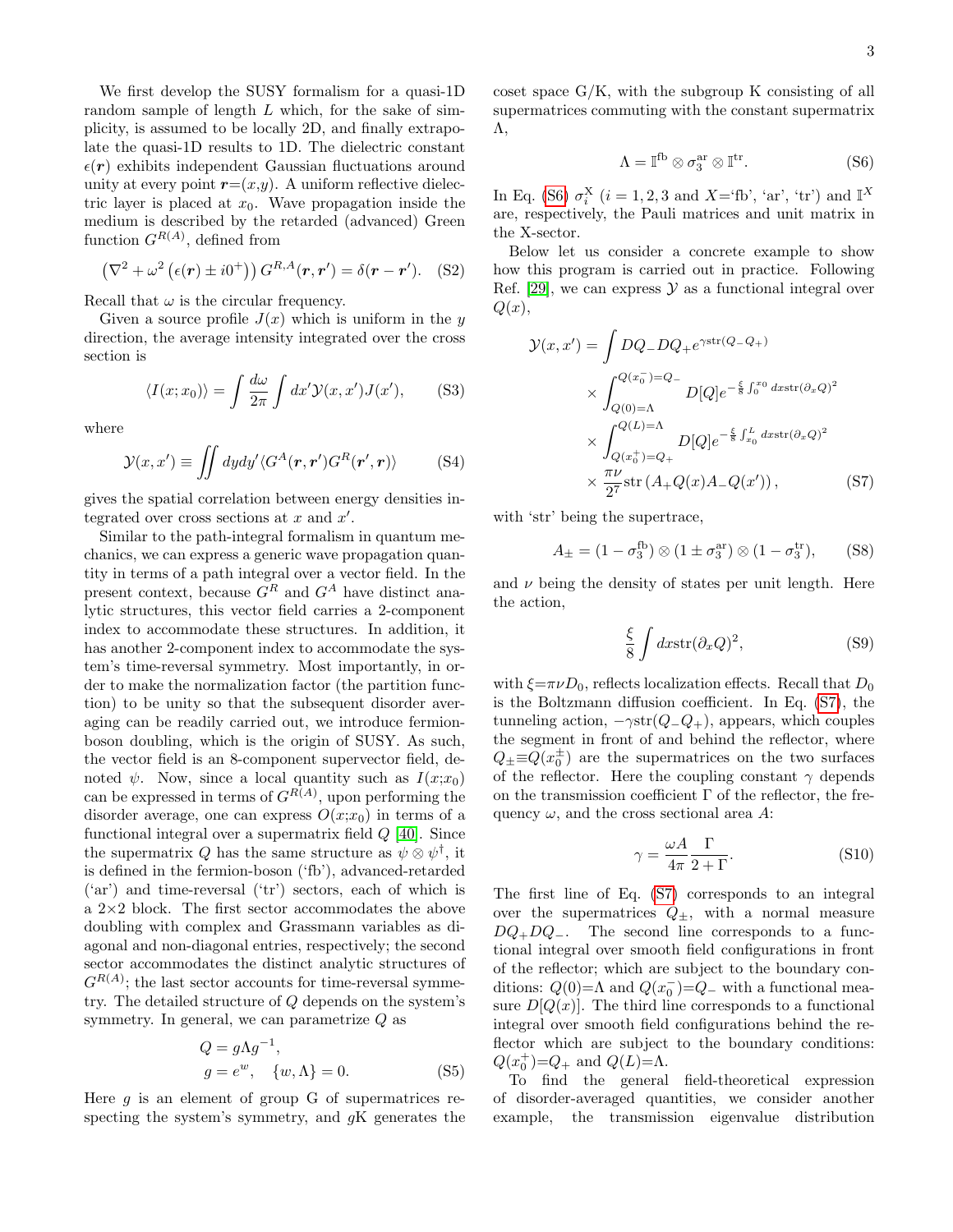$\rho(\tau) = \langle \sum_n \delta(\tau - \tau_n) \rangle$ , for which the point of observation is  $x=L$ . Here  $\tau_n$  is the *n*th transmission eigenvalue, namely the square of the singular value of the transmission matrix. By introducing the following quantity,

$$
Z = \left\langle \frac{\det(1 - \gamma_1 \gamma_2 \hat{j} \delta_l G^A \hat{j} \delta_r G^R)}{\det(1 - \zeta_1 \zeta_2 \hat{j} \delta_l G^A \hat{j} \delta_r G^R)} \right\rangle, \tag{S11}
$$

where  $\hat{j}$  is the energy current operator and  $\delta_{l(r)}$  restricts the spatial integral to the input (output), the distribution is expressed as [\[44\]](#page-5-20)

$$
\rho(\tau) = \frac{1}{\pi \tau} \text{Im}\gamma_1 \frac{\partial Z}{\partial \gamma_1} \bigg|_{\gamma_1 \gamma_2 = \zeta_1 \zeta_2 = \frac{1}{\tau + i0^+}}.
$$
\n(S12)

Following the derivations of Ref. [\[45\]](#page-5-21), we find

<span id="page-9-0"></span>
$$
Z = \int DQ - DQ + e^{\gamma \text{str}(Q - Q_+)}
$$
  
\n
$$
\times \int_{Q(0) = \Lambda}^{Q(x_0^-) = Q_-} D[Q] e^{-\frac{\xi}{8} \int_0^{x_0} dx \text{str}(\partial_x Q)^2}
$$
  
\n
$$
\times \int_{Q(x_0^+) = Q_+}^{Q(L) = Q_L} D[Q] e^{-\frac{\xi}{8} \int_{x_0}^L dx \text{str}(\partial_x Q)^2}, \quad (S13)
$$

where  $Q_L$  is determined completely by  $\gamma_{1,2}$  and  $\zeta_{1,2}$ .

Comparing Eqs. [\(S7\)](#page-2-3) and [\(S13\)](#page-9-0), we find that the ensemble average of a generic quantity measured at  $x$ , which is represented by  $O(x; x_0)$ , can be expressed as

<span id="page-9-1"></span>
$$
O(x; x_0) \equiv \int DQ - DQ + e^{\gamma \text{str}(Q - Q_+)}
$$
  
 
$$
\times \int_{Q(0) = \Lambda}^{Q(x_0^-) = Q_-} D[Q] e^{-\frac{\xi}{8} \int_0^{x_0} dx \text{str}(\partial_x Q)^2}
$$
  
 
$$
\times \int_{Q(x_0^+) = Q_+}^{Q(L) = Q_L} D[Q] e^{-\frac{\xi}{8} \int_{x_0}^L dx \text{str}(\partial_x Q)^2} M_O[Q(x)], \text{(S14)}
$$

and only  $M_O[Q(x)]$  and the boundary condition,  $Q(L)=Q_L$ , are specific to O. Similar to Eq. [\(S7\)](#page-2-3), the first line of Eq. [\(S14\)](#page-9-1) corresponds to an integral over the supermatrices  $Q_{\pm}$  at the two surfaces of the reflector, the second to a functional integral over smooth field configurations in front of the reflector, which are subject to the boundary conditions:  $Q(0) = \Lambda$  and  $Q(x_0^-) = Q_-,$  and the third to a functional integral over smooth field configurations behind the reflector, which is subject to the boundary conditions:  $Q(x_0^+) = Q_+$  and  $Q(L) = Q_L$ .

# B. Proof of invariance principle for inhomogeneity arising from an embedded reflector

We are now ready to prove Eq. [\(S1\)](#page-0-0). The proof includes three steps. In the first, we introduce the heat kernel. In the second, we prove an identity for the heat kernel. With these preparations, we complete the proof of Eq. [\(S1\)](#page-0-0) in the third step.

#### 1. Step I

To demonstrate the basic idea, we consider, for the moment, samples without a reflector and thus the parameter  $x_0$  in  $O(x; x_0)$  is suppressed. In this case, Eq. [\(S14\)](#page-9-1) is simplified to

<span id="page-9-2"></span>
$$
O(x) = \int_{Q(0)=\Lambda}^{Q(L)=Q_L} D[Q] e^{-\frac{\xi}{8} \int_0^L dx \text{str}(\partial_x Q)^2} M_O[Q(x)]
$$
(S15)

were the functional integral is over smooth field configurations subject to the boundary conditions:  $Q(0)=\Lambda$  and  $Q(L)=Q$ . For convenience below, we rescale x by 4ξ. The common structure of Eq. [\(S15\)](#page-9-2) motivates us to introduce the heat kernel [\[46,](#page-5-22) [47\]](#page-5-23), defined as

<span id="page-9-4"></span>
$$
W(Q, Q'; \tilde{L}) \equiv \int_{Q(0) = Q'}^{Q(\tilde{L}) = Q} D[Q] e^{-\frac{1}{8} \int_0^{\tilde{L}} dx \text{str}(\partial_x Q)^2}, \quad (S16)
$$

where  $\tilde{L} = L/(4\xi)$ . The heat kernel satisfies

<span id="page-9-3"></span>
$$
(\partial_{\tilde{L}} - \Delta_Q) W(Q, Q'; \tilde{L}) = \delta(Q, Q') \delta(\tilde{L}), \quad (S17)
$$

where  $\Delta_{\mathcal{Q}}$  is the Laplacian in Q space. Comparing Eq. [\(S17\)](#page-9-3) with the normal diffusion equation describing the macroscopic motion of Brownian particles, we find that  $\tilde{L}$  and  $Q$  play the roles of "time" and "coordinate", respectively, and  $W$  mimics a "probability distribution". As such, the action  $str(\partial_x Q)^2$  mimics the kinetic energy of a Brownian particle. Using Eq. [\(S16\)](#page-9-4), we can rewrite Eq.  $(S15)$  as

$$
O(x) = \int DQ(x)W(Q_L, Q(x); \tilde{L} - x))W(Q(x), \Lambda; x)
$$
  
×  $M_O[Q(x)].$  (S18)

This expresses  $O(x)$  in terms of the heat kernel and reduces the functional integral over supermatrix field configurations to the integral over a single matrix  $Q(x)$ .

We then generalize this idea to samples with a reflector at depth  $x_0$  rescaled by  $4\xi$  and express  $O(x; x_0)$  in terms of the heat kernel. We introduce the following quantity,

<span id="page-9-5"></span>
$$
\tilde{W}(Q, Q'; x_1, x_2) \equiv \int DQ - DQ + e^{\gamma \text{str}(Q - Q_+)}
$$
\n
$$
\times \int_{Q(0) = Q'}^{Q(x_2^-) = Q_-} D[Q] e^{-\frac{1}{8} \int_0^{x_2} dx \text{str}(\partial_x Q)^2}
$$
\n
$$
\times \int_{Q(x_2^+) = Q_+}^{Q(x_1) = Q} D[Q] e^{-\frac{1}{8} \int_{x_2}^{x_1} dx \text{str}(\partial_x Q)^2}
$$
\n
$$
(S19)
$$

for  $x_1 > x_2$ . With the substitution of Eq. [\(S16\)](#page-9-4), we obtain

<span id="page-9-6"></span>
$$
\tilde{W}(Q, Q'; x_1, x_2) \equiv \int DQ_- DQ_+ e^{\gamma \text{str}(Q_- Q_+)}\times W(Q, Q_+; x_1 - x_2)W(Q_-, Q'; x_2). \tag{S20}
$$

Combining Eqs. [\(S14\)](#page-9-1), [\(S19\)](#page-9-5) and [\(S20\)](#page-9-6) gives

<span id="page-9-7"></span>
$$
O(x; x_0) = \int DQ(x)M_O[Q(x)] \qquad (S21)
$$
  
 
$$
\times \left\{ \begin{array}{ll} W(Q_L, Q(x); \tilde{L} - x)\tilde{W}(Q(x), \Lambda; x, x_0), x > x_0 \\ \tilde{W}(Q_L, Q(x); \tilde{L} - x, x_0 - x)W(Q(x), \Lambda; x), x < x_0 \end{array} \right.
$$

$$
4\,
$$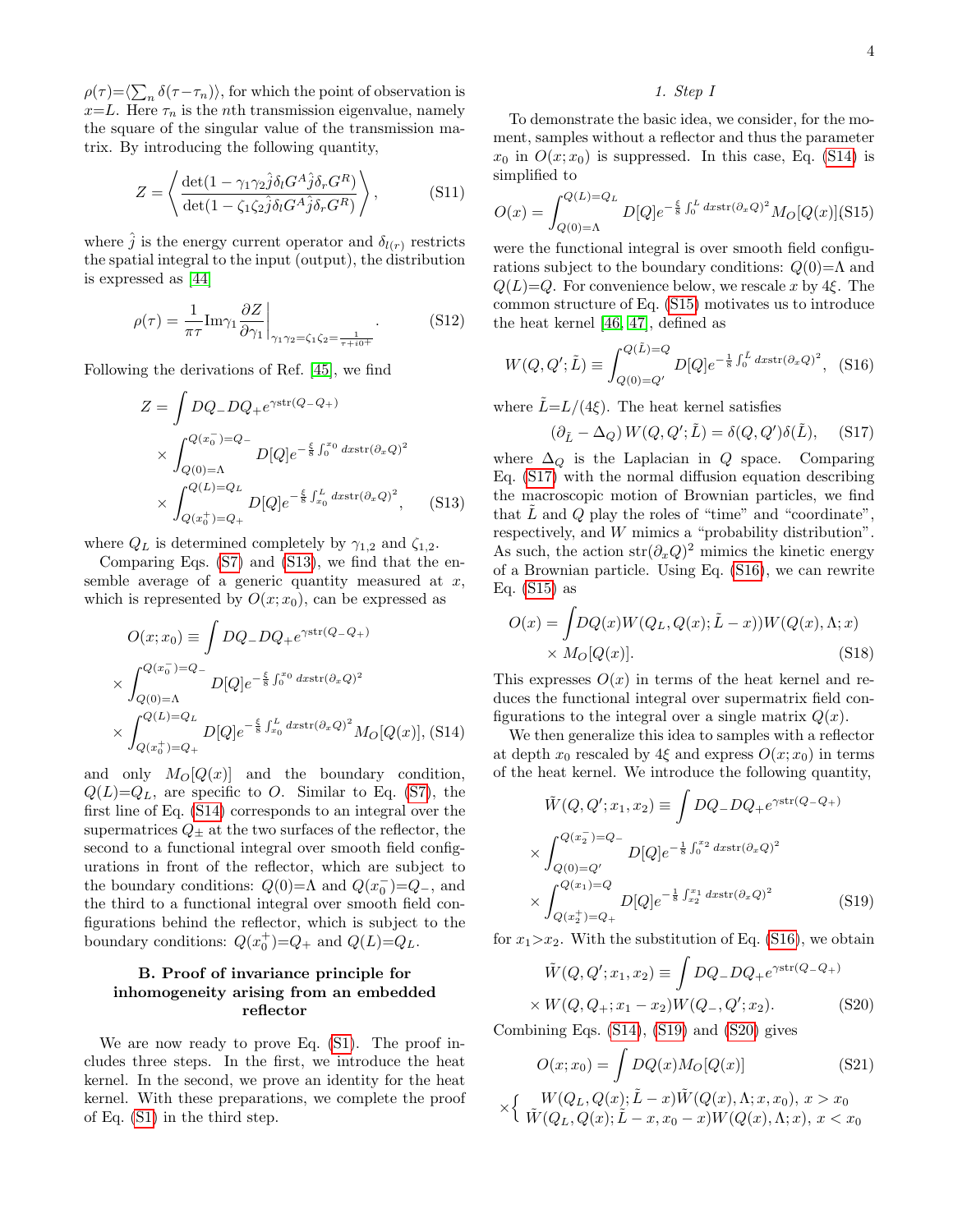namely Eq.  $(8)$ , which expresses O in terms of the heat kernel (Fig. [S4\)](#page-4-15). Note that Eqs. [\(S14\)](#page-9-1) and [\(S21\)](#page-9-7) are equivalent.

2. Step II

Taking the derivative with respect to  $x_2$  on both sides of Eq. [\(S20\)](#page-9-6) gives

$$
\partial_{x_2} \tilde{W}(Q, Q'; x_1, x_2) = \int DQ_- DQ_+ e^{\gamma \text{str}(Q_- Q_+)}
$$
  
 
$$
\times \left( (\partial_{x_2} W(Q_-, Q'; x_2)) W(Q, Q_+; x_1 - x_2) + W(Q_-, Q'; x_2) (\partial_{x_2} W(Q, Q_+; x_1 - x_2)) \right). \tag{S22}
$$

With the help of Eq. [\(S17\)](#page-9-3), this reduces to

<span id="page-10-0"></span>
$$
\partial_{x_2} \tilde{W}(Q, Q'; x_1, x_2) = \int DQ_- DQ_+ e^{\gamma \text{str}(Q_- Q_+)}
$$
  
×
$$
((\Delta_{Q_-} W(Q_-, Q'; x_2)) W(Q, Q_+; x_1 - x_2)
$$
  
-
$$
W(Q_-, Q'; x_2) (\Delta_{Q_+} W(Q, Q_+; x_1 - x_2))).
$$
 (S23)

Using integration by parts in the superanalysis [\[48\]](#page-5-24), Eq. [\(S23\)](#page-10-0) can be rewritten as

<span id="page-10-1"></span>
$$
\partial_{x_2} \tilde{W}(Q, Q'; x_1, x_2)
$$
  
=  $\int DQ - DQ_+ W(Q_-, Q'; x_2) W(Q, Q_+; x_1 - x_2)$   
 $\times (\Delta_{Q_-} - \Delta_{Q_+}) e^{\gamma \text{str}(Q - Q_+)}. \tag{S24}$ 

Below, we show that factor given in the last line of Eq. [\(S24\)](#page-10-1) vanishes.

For this purpose, we parametrize  $Q_{\pm}$  as

$$
Q_{\pm} = g_{\pm} \Lambda g_{\pm}^{-1}, \quad g_{\pm} = e^{w_{\pm}}, \quad \{w_{\pm}, \Lambda\} = 0
$$
 (S25)

using Eq. [\(S5\)](#page-2-0). With this substitution, we obtain

$$
\Delta_{Q_+} e^{\gamma \text{str}(Q_-Q_+)} = \Delta_{g_+K} e^{\gamma \text{str}(g_-^{-1}g_+ \Lambda g_+^{-1}g_- \Lambda)}.
$$
 (S26)

Because the left group translation,

$$
L_h: \mathcal{F}(g) \to L_h \mathcal{F}(g) = \mathcal{F}(hg), \tag{S27}
$$

with  $F$  a generic function over the coset space, commutes with the Laplacian, letting  $\mathcal{F}(g)=e^{\gamma \text{str}(\tilde{g}\Lambda g^{-1}\Lambda)}$  and  $g= g_+, h=g_-^{-1}$ , we have

<span id="page-10-2"></span>
$$
\Delta_{Q_+} e^{\gamma \text{str}(Q_-Q_+)} = \Delta_{\tilde{g}K} e^{\gamma \text{str}(\tilde{g}\Lambda \tilde{g}^{-1}\Lambda)}, \quad (S28)
$$

$$
\tilde{g} \equiv g_-^{-1} g_+.
$$

Note that  $\tilde{g}K \in G/K$  and thus can be parametrized in the same way as Eq. [\(S5\)](#page-2-0). That is, we have  $\tilde{g} = e^{\tilde{w}}$ with  $\{\tilde{w}, \Lambda\} = 0$ . The right-hand side of Eq. [\(S28\)](#page-10-2) can be calculated by using the definition of the Laplacian on the coset space [\[46,](#page-5-22) [47\]](#page-5-23), giving

$$
\Delta_{\tilde{g}K} e^{\gamma \text{str}(\tilde{g}\Lambda \tilde{g}^{-1}\Lambda)} = \sum_{i,j} g^{ij} \partial_{x_i} \partial_{x_j} e^{\gamma \text{str}(\tilde{g}e^x \Lambda (\tilde{g}e^x)^{-1}\Lambda)} \Big|_{x=0}, \quad (S29)
$$

where  $\{g^{ij}\}\$ is the metric tensor on curved coset space and  $\{x,\Lambda\} = 0$ . With the help of the anticommutation relation between x (or  $\tilde{w}$ ) and  $\Lambda$  and Eq. [\(S28\)](#page-10-2), we have

<span id="page-10-3"></span>
$$
\Delta_{Q_+} e^{\gamma \text{str}(Q_-Q_+)} = \sum_{i,j} g^{ij} \partial_{x_i} \partial_{x_j} e^{\gamma \text{str}(e^{2\tilde{w}} e^{2x})} \big|_{x=0}.
$$
\n(S30)

Similarly, we have

<span id="page-10-4"></span>
$$
\Delta_{Q_{-}}e^{\gamma \text{str}(Q_{-}Q_{+})} = \Delta_{\tilde{g}^{-1}K}e^{\gamma \text{str}(\tilde{g}^{-1}\Lambda\tilde{g}\Lambda)}
$$

$$
= \sum_{i,j} g^{ij} \partial_{x_i} \partial_{x_j} e^{\gamma \text{str}(e^{2\tilde{w}}e^{-2x})}\Big|_{x=0}.
$$
(S31)

Comparing Eqs. [\(S30\)](#page-10-3) and [\(S31\)](#page-10-4) and taking into account the quadratic property of the Laplacian, we find that

$$
\Delta_{Q_+} e^{\gamma \text{str}(Q_-Q_+)} = \Delta_{Q_-} e^{\gamma \text{str}(Q_-Q_+)}. \tag{S32}
$$

Combining this with Eq. [\(S24\)](#page-10-1) proves the following identity,

<span id="page-10-5"></span>
$$
\partial_{x_2}\tilde{W}(Q, Q'; x_1, x_2) = 0. \tag{S33}
$$

Recall that here  $x_1 > x_2$ .

3. Step III

Consider  $O(x; x_0)$  with  $x_0 < x$ . Equation [\(S21\)](#page-9-7) gives

$$
O(x; x_0 < x) = \int DQ(x)M_O[Q(x)]
$$
\n
$$
\times \tilde{W}(Q(x), \Lambda; x, x_0)W(Q_L, Q(x); \tilde{L} - x) \text{(S34)}
$$

Taking the derivative with respect to  $x_0$  and using the identity Eq. [\(S33\)](#page-10-5), we have

$$
\partial_{x_0} O(x; x_0 < x) = 0,\tag{S35}
$$

which gives

<span id="page-10-6"></span>
$$
O(x; x_0 < x) = O(x; 0). \tag{S36}
$$

Similarly, for  $x < x_0$ , Eq. [\(S21\)](#page-9-7) gives

$$
O(x; x_0 > x) = \int DQ(x)M_O[Q(x)]
$$
  
× $W(Q(x), \Lambda; x)\tilde{W}(Q_L, Q(x); \tilde{L} - x, x_0 - x).$  (S37)

Taking the derivative with respect to  $x_0$  and using the identity Eq. [\(S33\)](#page-10-5), we have

$$
\partial_{x_0} O(x; x_0 > x) = 0,\tag{S38}
$$

which gives

<span id="page-10-7"></span>
$$
O(x; x_0 > x) = O(x; L).
$$
 (S39)

From Eqs. [\(S36\)](#page-10-6) and [\(S39\)](#page-10-7) we obtain Eq. [\(S1\)](#page-0-0).

#### C. Generalized diffusion equation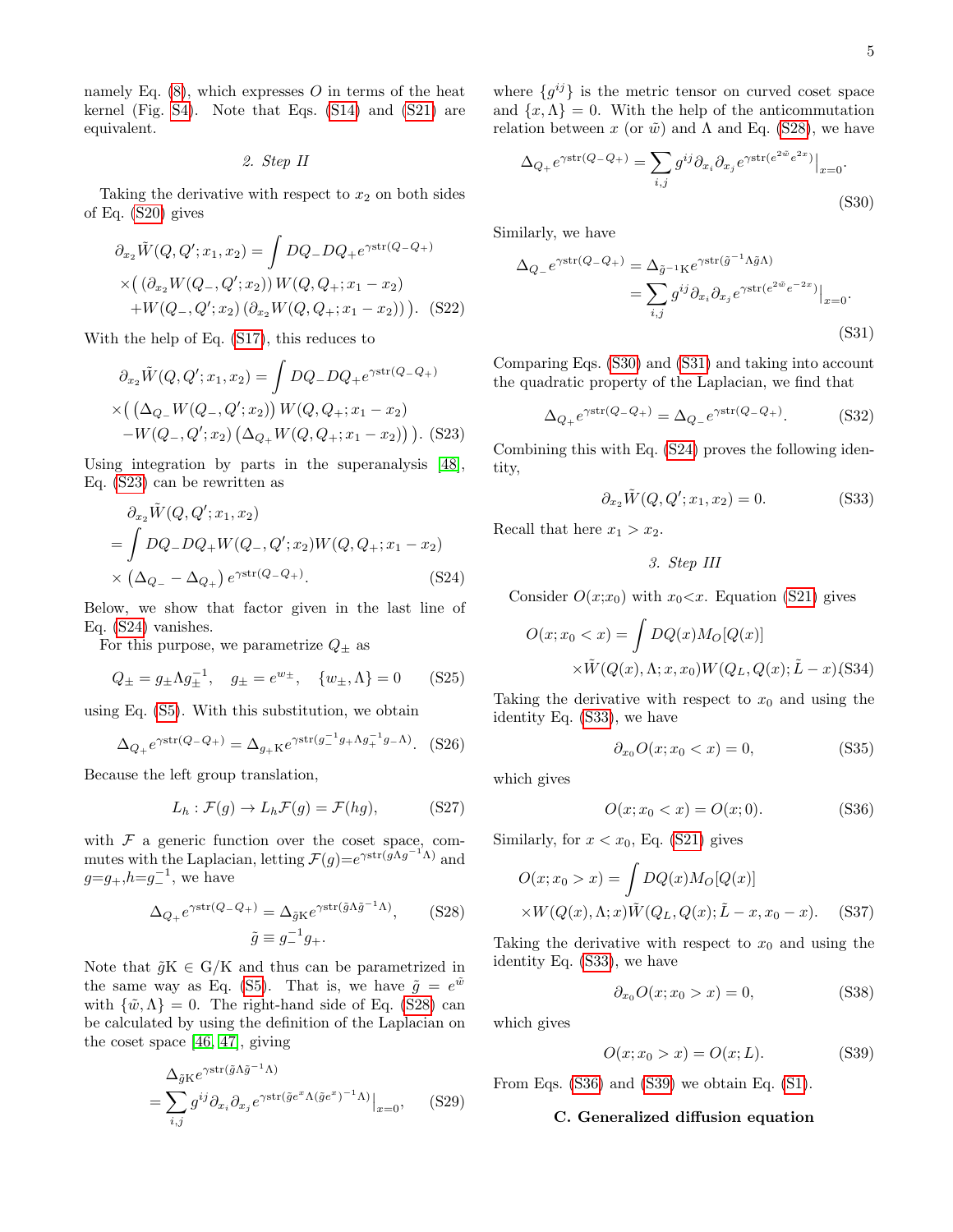

FIG. S4. Schematic representation of Eq. [\(S21\)](#page-9-7) for  $x > x_0$ .

We now calculate  $\mathcal{Y}(x,x')$  by using its field-theoretical expression given by Eq. [\(S7\)](#page-2-3). We generalize the scheme which was developed for samples without a reflector [\[29,](#page-5-4) [30,](#page-5-5) [49\]](#page-5-25). Below the rescaling of  $x, x_0, L$  by 4 $\xi$  is undone. First of all, the integral over supermatrices  $Q_{\pm}$ is dominated by those matrices of  $Q_{+}$  so that the total action is invariant under an infinitesimal rotation at  $x_0^{\pm}$ ,

$$
Q_{\pm} \to e^{-\delta R_{\pm}} Q_{\pm} e^{\delta R_{\pm}}.
$$
 (S40)

Substituting this into the action and demanding that the term linear in  $\delta R_{\pm}$  vanishes, we obtain

<span id="page-11-0"></span>
$$
4\zeta Q_+ \partial_x Q_+ - [Q_+, Q_-] = 0, \tag{S41}
$$

$$
4\zeta Q_-\partial_x Q_- - [Q_+, Q_-] = 0,\t\t(S42)
$$

where  $\zeta = \xi/(4\gamma)$ . Subtracting these two equations gives

<span id="page-11-1"></span>
$$
Q_+ \partial_x Q_+ = Q_- \partial_x Q_-, \tag{S43}
$$

which implies that the energy flux through the reflector is conserved. Thus among the three constraints of Eqs. [\(S41\)](#page-11-0), [\(S42\)](#page-11-0) and [\(S43\)](#page-11-1), only two are independent. Below we choose Eqs. [\(S41\)](#page-11-0) and [\(S43\)](#page-11-1).

Next, we consider weakly localized samples  $(L \ll \xi)$ . For these samples, Eq. [\(S7\)](#page-2-3) can be calculated perturbatively. To facilitate this scheme, we perturb  $Q(x)$  near  $Λ$ , by expanding  $Q(x)$  in terms of  $w(x)$  as

$$
Q(x) = \sum_{n=0}^{\infty} \frac{2^n}{n!} w^n(x) \Lambda
$$
 (S44)

with use of Eq. [\(S5\)](#page-2-0). Because  $Q(x)$  is fixed to be  $\Lambda$  at  $x = 0, L$ , we have the following boundary constraint,

$$
w(0) = w(L) = 0.
$$
 (S45)

Moreover, by substituting this expansion into Eqs. [\(S41\)](#page-11-0) and [\(S43\)](#page-11-1), we obtain the following constraints for  $w(x)$ on both sides of the reflector,

$$
\zeta \partial_x w(x_0^+) - (w(x_0^+) - w(x_0^-)) = 0, \qquad \text{(S46)}
$$

$$
\partial_x w(x_0^+) = \partial_x w(x_0^-). \tag{S47}
$$

By keeping the leading order expansion of Eq.  $(S7)$  in  $w$ , we find that the result, denoted  $\mathcal{Y}_0(x, x')$ , is the fundamental solution of the normal diffusion equation,

<span id="page-11-6"></span>
$$
-D_0 \partial_x^2 \mathcal{Y}_0(x, x') = \delta(x - x'), \tag{S48}
$$

and satisfies the following constraints:

$$
\zeta \partial_x \mathcal{Y}_0(x_0^+, x') = \mathcal{Y}_0(x_0^+, x') - \mathcal{Y}_0(x_0^-, x'), \quad \text{(S49)}
$$

$$
\partial_x \mathcal{Y}_0(x_0^+, x') = \partial_x \mathcal{Y}_0(x_0^-, x'), \tag{S50}
$$

$$
\mathcal{Y}_0(x = 0, x') = \mathcal{Y}_0(x = L, x') = 0.
$$
 (S51)

Solving this equation, we find that for  $x' < x_0$ 

<span id="page-11-2"></span>
$$
\mathcal{Y}_0(x, x') = \begin{cases} \frac{x(L + \zeta - x')}{D_0(L + \zeta)} & \text{for } 0 \le x \le x'\\ \frac{x'(L + \zeta - x)}{D_0(L + \zeta)} & \text{for } x' \le x < x_0 \\ \frac{x'(L - x)}{D_0(L + \zeta)} & \text{for } x_0 < x \le L \end{cases}
$$
 (S52)

while for  $x' > x_0$ 

<span id="page-11-3"></span>
$$
\mathcal{Y}_0(x, x') = \begin{cases}\n\frac{x(L - x')}{D_0(L + \zeta)} & \text{for } 0 \le x < x_0 \\
\frac{(x + \zeta)(L - x')}{D_0(L + \zeta)} & \text{for } x_0 < x \le x' \\
\frac{(x' + \zeta)(L - x)}{D_0(L + \zeta)} & \text{for } x' \le x \le L\n\end{cases} (S53)
$$

Thus, up to second order in  $w$ , Eq. [\(S7\)](#page-2-3) gives the same result as the solution to the normal diffusion equation, with diffusion coefficient  $D_0$ .

We proceed to keep higher order terms in the  $w$  ex-pansion of Eq. [\(S7\)](#page-2-3). We find that  $\mathcal{Y}=\mathcal{Y}_0+\delta\mathcal{Y}$ , where

<span id="page-11-5"></span>
$$
\delta \mathcal{Y}(x, x') = -\int_0^L dx_1 \delta D(x_1; x_0)
$$

$$
\times (\partial_{x_1} \mathcal{Y}_0(x, x_1)) (\partial_{x_1} \mathcal{Y}_0(x_1, x')), \text{(S54)}
$$

where

$$
\frac{\delta D(x; x_0)}{D_0} = -C_1 \frac{\mathcal{Y}_0(x, x)}{\pi \nu} - \frac{C_2}{2} \left( \frac{\mathcal{Y}_0(x, x)}{\pi \nu} \right)^2
$$

$$
+ \mathcal{O}\left( \left( \frac{\mathcal{Y}_0(x, x)}{\pi \nu} \right)^3 \right), \tag{S55}
$$

with the coefficients  $C_1 = 1$  and  $C_2 = 0$ . The first and second terms correspond, respectively, to the leading and subleading weak localization corrections to  $D_0$ . With the help of Eqs. [\(S52\)](#page-11-2) and [\(S53\)](#page-11-3), this reduces to

<span id="page-11-4"></span>
$$
\frac{\delta D(x; x_0)}{D_0} = -C_1 \lambda(x; x_0) - \frac{C_2}{2} \lambda(x; x_0) + \mathcal{O}\left(\lambda(x; x_0)^3\right),\tag{S56}
$$

$$
\lambda(x; x_0) = \frac{\mathcal{Y}_0(x, x)}{\pi \nu} = \begin{cases} \frac{(x+\zeta)(L-x)}{\xi(L+\zeta)} & \text{for } x > x_0 \\ \frac{x(L+\zeta-x)}{\xi(L+\zeta)} & \text{for } x < x_0 \end{cases} . \tag{S57}
$$

With the substitution of Eq. [\(S57\)](#page-11-4), Eq. [\(S54\)](#page-11-5) can be rewritten as

<span id="page-11-8"></span>
$$
-\partial_x D(x; x_0) \partial_x \mathcal{Y}(x, x') = \delta(x - x'), \quad (S58)
$$

where

<span id="page-11-7"></span>
$$
\frac{D(x; x_0)}{D_0} = \frac{D_0 + \delta D(x; x_0)}{D_0}
$$
  
= 1 - C<sub>1</sub>\lambda(x; x<sub>0</sub>) -  $\frac{C_2}{2}$ \lambda(x; x<sub>0</sub>) + O(\lambda(x; x<sub>0</sub>)<sup>3</sup>).(S59)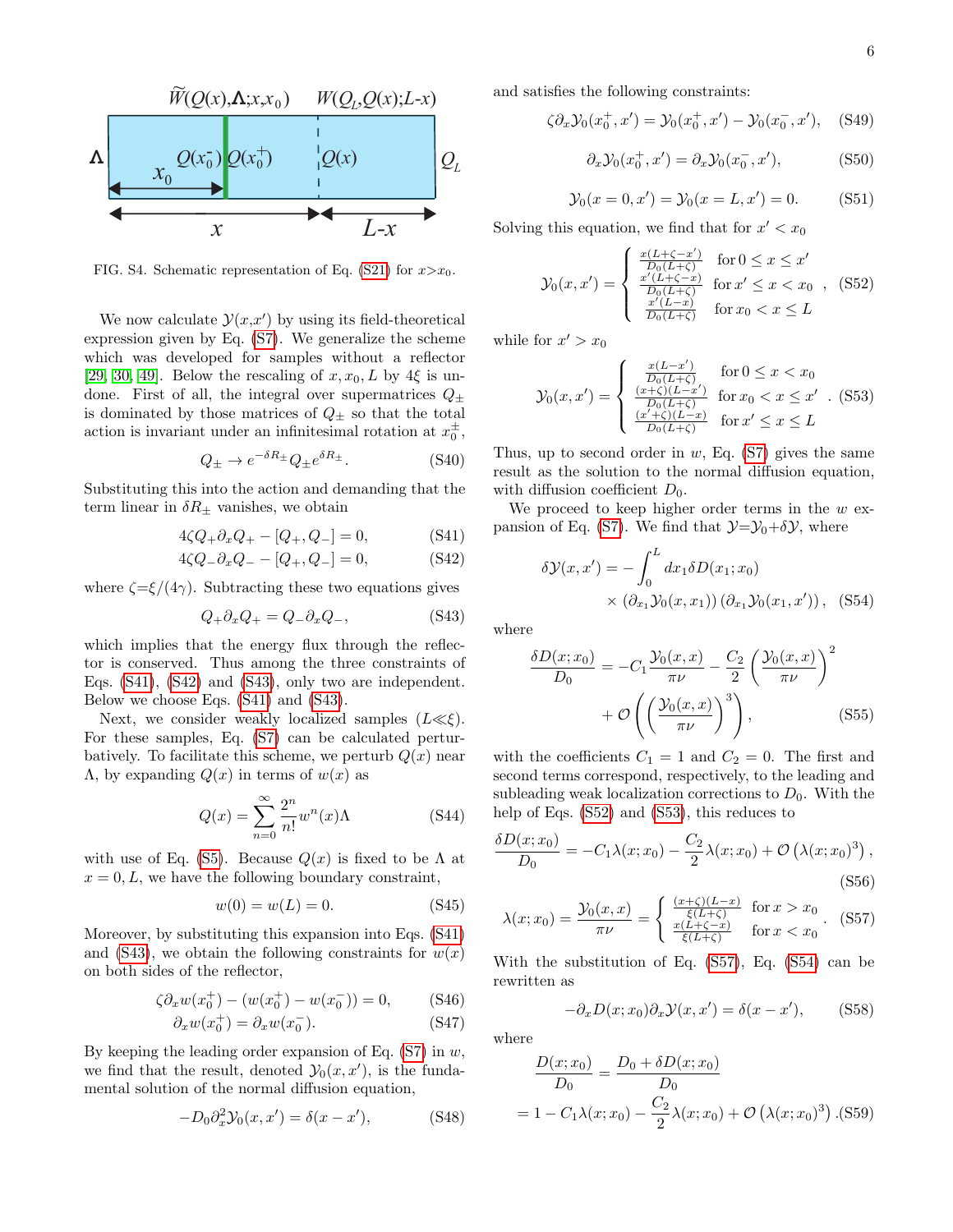Comparing this with Eq. [\(S48\)](#page-11-6), we see that  $D_0$  is renormalized to  $D(x; x_0)$  due to localization effects, and that the renormalization corrections are position dependent. More importantly, the position-dependent diffusion coefficient  $D(x; x_0)$ , when rescaled by  $D_0$ , depends on the observation point x, the reflector location  $x_0$ , the reflector transmission coefficient  $\Gamma$  and the mean free path  $\ell$ only via the scaling factor  $\lambda(x; x_0)$ . In addition, expansion coefficients such as  $C_1$ ,  $C_2$  are the same for samples with and without a reflector. This is equivalent to the existence of a scaling function  $D_{\infty}(\lambda)$ , such that

<span id="page-12-0"></span>
$$
\frac{D(x; x_0)}{D_0} = D_{\infty}(\lambda(x; x_0))
$$
 (S60)

and  $D_{\infty}(\lambda)$  is the same for samples with and without a reflector, and so is universal with respect to the explicit form of  $\lambda$ . By using Eqs. [\(S57\)](#page-11-4) and [\(S60\)](#page-12-0), we find that

<span id="page-12-5"></span>
$$
D(x; x_0) = \theta(x - x_0)D(x; 0) + \theta(x_0 - x)D(x; L)(S61)
$$

This shows that  $D(x; x_0)$  obeys the general law of Eq. [\(S1\)](#page-0-0).

Equation [\(S59\)](#page-11-7) further gives the explicit form of the scaling function,

<span id="page-12-1"></span>
$$
D_{\infty}(\lambda) = 1 - C_1 \lambda - \frac{C_2}{2} \lambda^2 + \mathcal{O}(\lambda^3), \text{ for } \lambda \ll 1. (862)
$$

This justifies the generalized diffusion equation and the scaling law of  $D(x; x_0)$ . So far, we have considered systems with time reversal symmetry. When time reversal symmetry is broken, the results described by Eqs. [\(S58\)](#page-11-8)- [\(S62\)](#page-12-1) are unchanged, except that the coefficients in Eq. [\(S62\)](#page-12-1) are changed to  $C_1 = 0$  and  $C_2 = 1$ . That  $C_1$  vanishes reflects the well-known result, that, for systems with broken time-reversal symmetry, the one-loop weak localization correction disappears. Instead, in this case, the leading interference effects start from the two loop terms. Interestingly, these include both localization and delocalization corrections, with the former dominating over the latter [\[49–](#page-5-25)[51\]](#page-5-26).

To find the explicit form of  $D_{\infty}(\lambda)$  for  $\lambda \gg 1$ , we exploit its universality and consider a semi-infinite sample  $(L = \infty)$  without a reflector. Moreover, because in quasi-1D or 1D localization physics, results in the presence or absence of time-reversal symmetry (namely, orthogonal or unitary symmetry) differ only in the numerical factor in the localization length [\[40,](#page-5-13) [52\]](#page-5-27), we consider the simplest case of a sample with broken time-reversal symmetry. In this case, we calculate Eq. [\(S7\)](#page-2-3) exactly and find (below the argument  $x_0$  is suppressed when the reflector is absent.)

<span id="page-12-2"></span>
$$
D(x) = D_0 e^{-x/\xi + \mathcal{O}(\ln(x/\xi))}, \text{ for } x/\xi \gg 1.
$$
 (S63)

On the other hand, using Eq. [\(S57\)](#page-11-4), we find that  $\lambda(x)=x/\xi$  for semi-infinite samples without a reflector. Combining this with Eq. [\(S63\)](#page-12-2), we obtain

$$
D_{\infty}(\lambda) = e^{-\lambda + \mathcal{O}(\ln \lambda)}, \text{ for } \lambda \gg 1.
$$
 (S64)

Note that this result is asymptotic and thus Eq. [\(S62\)](#page-12-1) is not its Taylor expansion. This can also be seen noting that  $C_1$  in the perturbative expansion Eq. [\(S62\)](#page-12-1) vanishes for broken time-reversal symmetry.

In 1D, there is no weakly localized regime, since the localization length and the mean free path are of the same order. Thus,  $D_{\infty}(\lambda) \approx e^{-\lambda}$  for this case, and the localization length  $\xi$  appearing in the scaling factor  $\lambda(x; x_0)$ given in Eq. [\(S57\)](#page-11-4) is replaced by a length,  $\xi_{1D}$ , which is of the order of the mean free path  $\ell$ . The precise value of  $\xi_{1D}$  can be found as follows. Consider a strongly localized sample without a reflector for which  $L \gg \xi_{1D}$ . Because the average conductance (which is the average transmission coefficient)  $\langle G \rangle$  is given by [\[30,](#page-5-5) [37\]](#page-5-11)

$$
\langle G \rangle = \left( \int_0^L \frac{dx}{D(x)} \right)^{-1}, \quad (S65)
$$

by substituting  $D(x) = D_0 e^{-\frac{x(L-x)}{\xi_{\text{1D}}L}}$ , we obtain

<span id="page-12-3"></span>
$$
\langle G \rangle \sim e^{-L/(4\xi_{1D})}.\tag{S66}
$$

On the other hand, it is well known from RMT [\[12,](#page-4-5) [53\]](#page-5-28) that  $\langle G \rangle \sim e^{-L/(4\ell)}$  for a strongly localized 1D sample. Comparing this result with Eq. [\(S66\)](#page-12-3), we obtain

$$
\xi_{1D} = \ell. \tag{S67}
$$

Thus the scaling factor given by Eq. [\(S57\)](#page-11-4) reduces to

<span id="page-12-6"></span>
$$
\lambda(x; x_0) = \begin{cases}\n\frac{(x+\zeta)(L-x)}{\ell(L+\zeta)} & \text{for } x > x_0 \\
\frac{x(L+\zeta-x)}{\ell(L+\zeta)} & \text{for } x < x_0\n\end{cases}
$$
\n(S68)

for 1D samples with a reflector placed at  $x_0$ . From this Eq.  $(7)$ , namely,

$$
D(x; x_0) = D_0 e^{-\lambda(x; x_0)} \tag{S69}
$$

follows.

#### D. Intensity profile  $\langle I(x; x_0) \rangle$  in 1D

In experiments, the source is at the boundaries of the sample. Because of this, we can use Eqs. [\(S3\)](#page-1-1) and [\(S58\)](#page-11-8) to obtain Eq. [\(6\)](#page-2-4), namely,

<span id="page-12-4"></span>
$$
-\partial_x D(x; x_0) \partial_x \langle I(x; x_0) \rangle = 0 \tag{S70}
$$

within the medium. When implementing this homogeneous generalized diffusion equation with appropriate conditions at  $x = 0, L, x_0$  we can find the spatial profile  $\langle I(x; x_0) \rangle$ . Thus the profile is controlled by the positiondependent diffusion coefficient  $D(x; x_0)$ .

#### 1. Symmetry of intensity profile

We first discuss the symmetry of the average intensity profile, which is independent of the explicit form of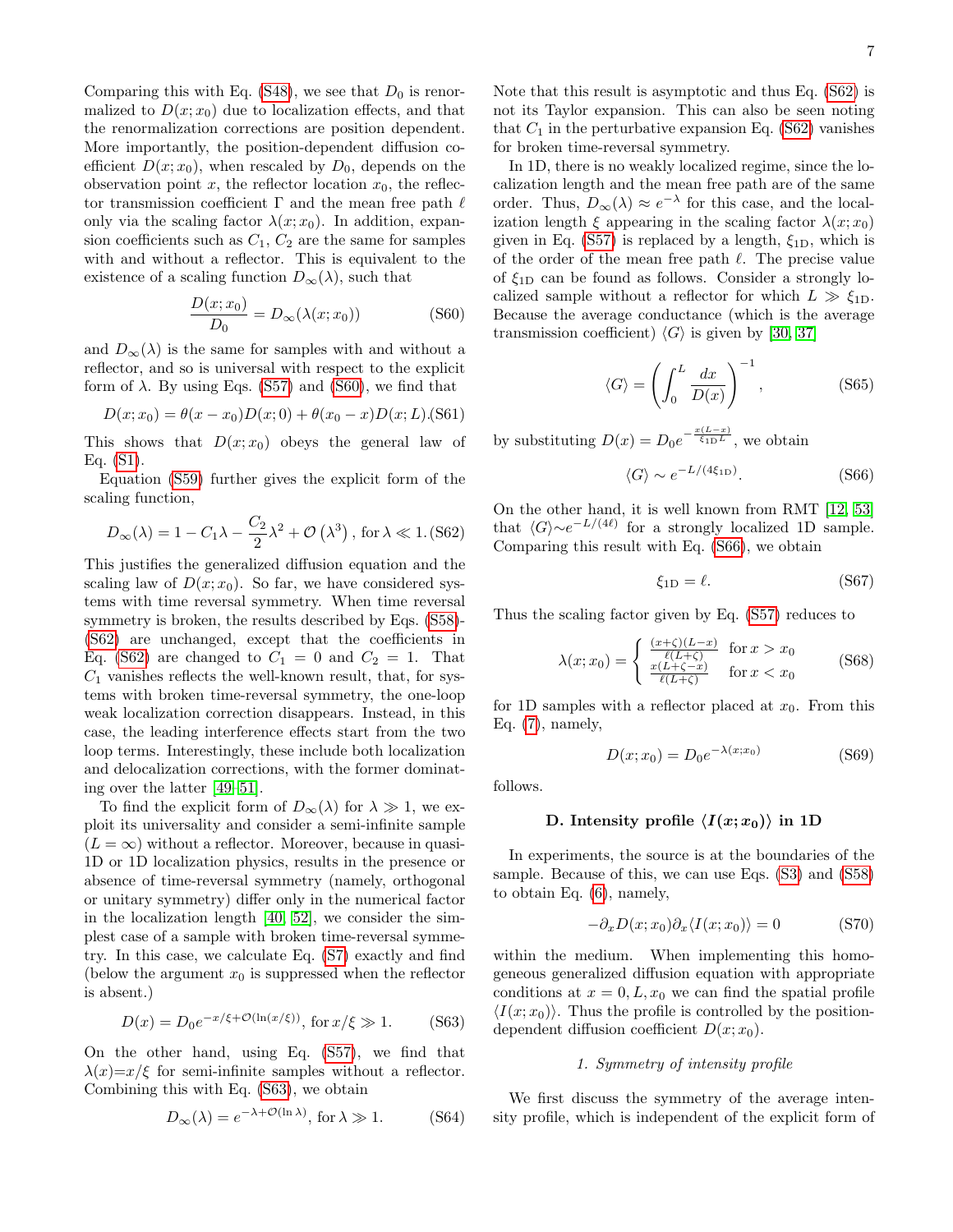$D(x; x_0)$ . From Eq. [\(S70\)](#page-12-4), we find that the Fick current,  $-D(x; x_0)\partial_x\langle I(x; x_0)\rangle$ , is independent of x in the segment in front of and behind the reflector. Moreover, the Fick current in the two segments must be the same. As a result,

<span id="page-13-0"></span>
$$
-D(x; x_0)\partial_x \langle I(x; x_0) \rangle |_{x < x_0}
$$
  
= -D(x; x\_0)\partial\_x \langle I(x; x\_0) \rangle |\_{x > x\_0}.\t(S71)

On the other hand, the average intensity obeys the general law of Eq. [\(S1\)](#page-0-0). Thus Eq. [\(4\)](#page-2-1), namely,

<span id="page-13-1"></span>
$$
\langle I(x; x_0) \rangle = \theta(x - x_0) \langle I(x; 0) \rangle + \theta(x_0 - x) \langle I(x; L) \rangle \tag{S72}
$$

follows. Combining Eq. [\(S71\)](#page-13-0) with Eqs. [\(S61\)](#page-12-5) and [\(S72\)](#page-13-1) gives

<span id="page-13-2"></span>
$$
-D(x;L)\partial_x\langle I(x;L)\rangle|_{x  
= -D(x;0)\partial_x\langle I(x;0)\rangle|_{x>x_0}. (S73)
$$

In addition, because the profile  $\langle I(x;0)\rangle$  is the solution to the generalized diffusion equation with a positiondependent diffusion coefficient  $D(x;0)$ , the Fick current,  $-D(x;0)\partial_x\langle I(x;0)\rangle$ , is a constant. A similar result applies to the Fick current,  $-D(x;L)\partial_x\langle I(x;L)\rangle$ . Thus Eq. [\(S73\)](#page-13-2) can be further extended to

$$
-D(x_1; L)\partial_{x_1}\langle I(x_1; L)\rangle
$$
  
=  $-D(x_2; 0)\partial_{x_2}\langle I(x_2; 0)\rangle$ ,  $\forall x_{1,2} \in [0, L]$ . (S74)

Letting  $x_1$  be x and  $x_2$  be  $L - x$ , we have

<span id="page-13-3"></span>
$$
-D(x;L)\partial_x\langle I(x;L)\rangle = D(L-x;0)\partial_x\langle I(L-x;0)\rangle.
$$
 (S75)

On the other hand, Eqs. [\(S57\)](#page-11-4) and [\(S60\)](#page-12-0) give

$$
D(x;L) = D(L - x; 0).
$$
 (S76)

Because of this Eq. [\(S75\)](#page-13-3) reduces to

$$
\partial_x \left( \langle I(x;L) \rangle + \langle I(L-x;0) \rangle \right) = 0 \tag{S77}
$$

and so the quantity  $\langle I(x;L)\rangle+\langle I(L-x;0)\rangle$  is a constant.

To find the value of the constant, we note that since the reflection and transmission for an incident wave on either side of the sample sum to unity,

$$
\langle I(0; x_0) \rangle + \langle I(L; x_0) \rangle = 2. \tag{S78}
$$

On the other hand, from Eq. [\(S72\)](#page-13-1) the first term is  $\langle I(0;L)\rangle$  and the second is  $\langle I(L;0)\rangle$ . Thus

<span id="page-13-4"></span>
$$
\langle I(0;L)\rangle + \langle I(L;0)\rangle = 2,\tag{S79}
$$

which gives the value of  $\langle I(x;L)\rangle+\langle I(L-x;0)\rangle$  at x=0. Since this value is independent of  $x$ , we have

$$
\langle I(x;L)\rangle + \langle I(L-x;0)\rangle = 2.
$$
 (S80)

This is a symmetry relation for the profiles of  $\langle I(x;0(L)) \rangle$ . Since the profile of  $\langle I(x;x_0)\rangle$  is constructed in the way described by Eq. [\(S72\)](#page-13-1), we find that

$$
\langle I(x; x_0) \rangle + \langle I(L - x; x_0) \rangle = 2 \tag{S81}
$$

for  $\min(x, L - x) < x_0$ .

#### 2. Explicit expression of  $\langle I(x; x_0) \rangle$

According to Eq. [\(S72\)](#page-13-1), in order to find  $\langle I(x;x_0)\rangle$  for arbitrary  $x_0$ , we only need to find the profiles  $\langle I(x;0(L)) \rangle$ for the samples with the reflector placed at the input (output). When the reflector is placed at the input, the generalized diffusion equation [\(S70\)](#page-12-4) reduces to

$$
-\partial_x D(x;0)\partial_x \langle I(x;0) \rangle = 0. \tag{S82}
$$

Its solution can be readily found to be

$$
\langle I(x;0) \rangle = \langle I(0^+;0) \rangle - (\langle I(0^+;0) \rangle - \langle I(L;0) \rangle)
$$

$$
\times \int_0^x \frac{dx'}{D(x;0)} / \int_0^L \frac{dx'}{D(x;0)}.
$$
 (S83)

With the help of Eq. [\(S79\)](#page-13-4), this reduces to

<span id="page-13-5"></span>
$$
\langle I(x;0) \rangle = \langle I(0^+;0) \rangle - (\langle I(0^+;0) \rangle + \langle I(L;0) \rangle - 2)
$$
  
 
$$
\times \int_0^x \frac{dx'}{D(x;0)} / \int_0^L \frac{dx'}{D(x;0)}.
$$
 (S84)

Using Eq. [\(S68\)](#page-12-6), we find that in 1D,

$$
\lambda(x;0) = \frac{(x+\zeta)(L-x)}{\ell(L+\zeta)}.\tag{S85}
$$

Combined with the scaling law, this gives

$$
D(x;0) \approx D_0 e^{-\frac{(x+\zeta)(L-x)}{\ell(L+\zeta)}}.
$$
 (S86)

Substituting this into Eq. [\(S84\)](#page-13-5) and carrying out the integral give

<span id="page-13-6"></span>
$$
\langle I(x;0) \rangle = \langle I(0^+;0) \rangle - \left( \langle I(0^+;0) \rangle + \langle I(0;L) \rangle - 2 \right)
$$

$$
\times \frac{\text{erf}\left(\sqrt{\frac{sL}{L+\zeta}} \frac{2x - (L-\zeta)}{2L}\right) - \text{erf}\left(-\sqrt{\frac{sL}{L+\zeta}} \frac{L-\zeta}{2L}\right)}{\text{erf}\left(\sqrt{\frac{sL}{L+\zeta}} \frac{L+\zeta}{2L}\right) - \text{erf}\left(-\sqrt{\frac{sL}{L+\zeta}} \frac{L-\zeta}{2L}\right)} (S87)
$$

where 'erf' is the error function and  $s=L/\ell$ . In similar fashion, we can find  $\langle I(x;L)\rangle$ , which is

<span id="page-13-7"></span>
$$
\langle I(x;L) \rangle = \langle I(0;L) \rangle - \left( \langle I(0^+;0) \rangle + \langle I(0;L) \rangle - 2 \right)
$$
  

$$
\times \frac{\text{erf}\left(\sqrt{\frac{sL}{L+\zeta}} \frac{2x - (L+\zeta)}{2L}\right) - \text{erf}\left(-\sqrt{\frac{sL}{L+\zeta}} \frac{L+\zeta}{2L}\right)}{\text{erf}\left(\sqrt{\frac{sL}{L+\zeta}} \frac{L-\zeta}{2L}\right) - \text{erf}\left(-\sqrt{\frac{sL}{L+\zeta}} \frac{L+\zeta}{2L}\right)}.
$$
(S88)

Equations [\(S87\)](#page-13-6) and [\(S88\)](#page-13-7) are identical to Eq. [\(5\)](#page-2-0).

To determine the value of  $\zeta$ , we perform numerical experiments for a much larger ensemble with various microscopic parameters matching the real experiment, and then fit Eq. [\(S72\)](#page-13-1), where  $\langle I(x; 0) \rangle$  and  $\langle I(x; L) \rangle$  are given by Eqs. [\(S87\)](#page-13-6) and [\(S88\)](#page-13-7), respectively, to the results of simulation, with  $\zeta$  as the only fitting parameter.

# E. Proof of invariance principle for inhomogeneity arising from nonuniformly distributed scattering strength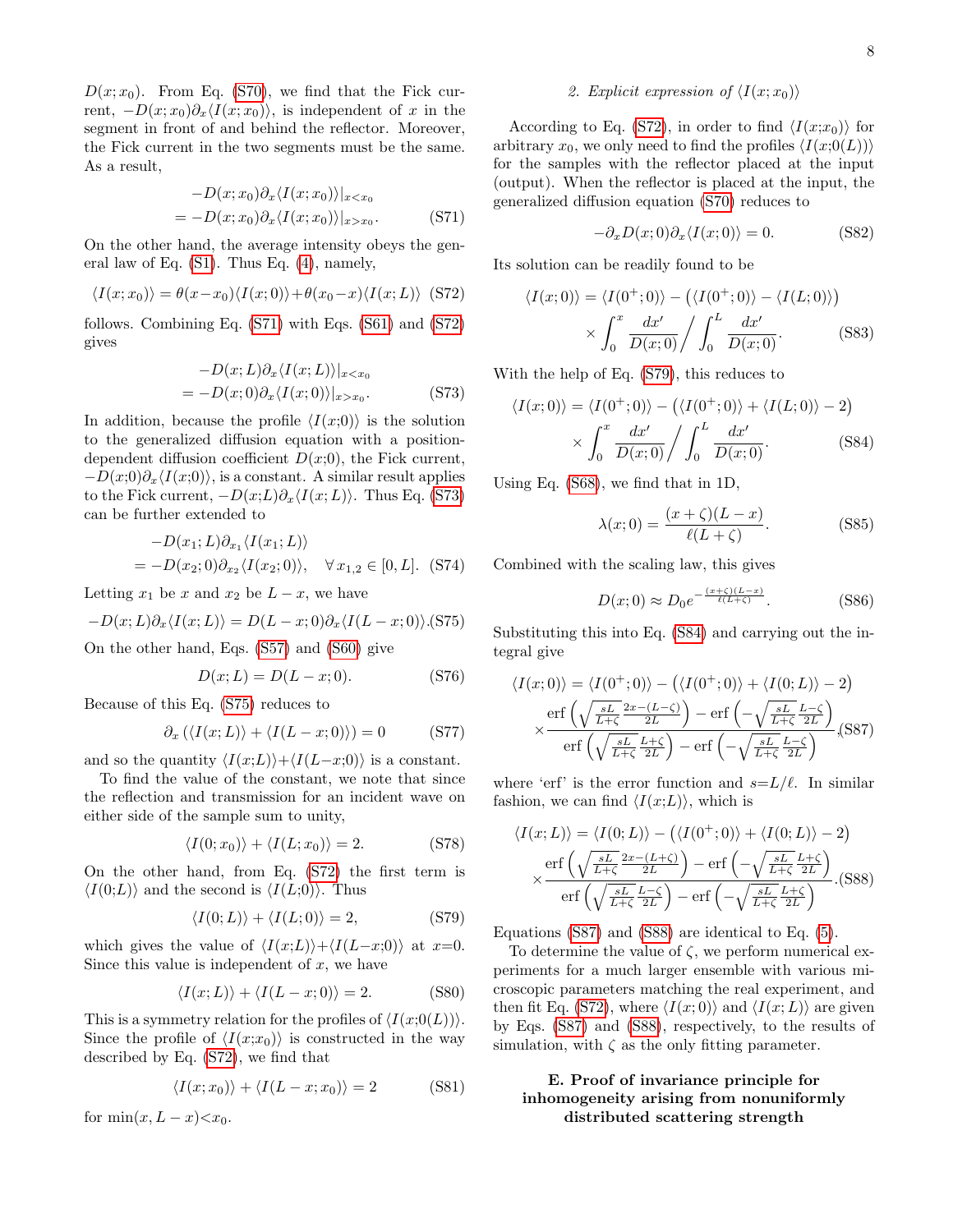We now consider another kind of inhomogeneity. That is, the strength of distributed scattering varies in space. In this case, the sample is characterized by a local mean free path  $\ell(x)$ , which is the mean free path that would be found in a homogeneously disordered sample with the same disorder structure as at depth x. Since the Boltzmann diffusion coefficient  $D_0$  is proportional to the mean free path, it varies in space also. It is important to note that, unlike  $D(x; x_0)$ , this inhomogeneity of the diffusion coefficient has nothing to do with localization effects. When  $\xi = \pi \nu D_0$  inherits the spatial inhomogeneity from  $D_0$ , the action given by Eq. [\(S9\)](#page-3-4) is modified to

<span id="page-14-0"></span>
$$
\frac{1}{8} \int dx \xi(x) \operatorname{str}(\partial_x Q)^2.
$$
 (S89)

Correspondingly, Eq. [\(S15\)](#page-9-2) is modified to

<span id="page-14-1"></span>
$$
O(x) = \int_{Q(0)=\Lambda}^{Q(L)=Q_L} D[Q] e^{-\frac{1}{8} \int_0^L dx \xi(x) \text{str}(\partial_x Q)^2} M_O[Q(x)].
$$
\n(S90)

Here no tunneling terms appear because the inhomogeneity arises solely from the varying scattering strength.

To proceed, we construct the following map,

<span id="page-14-2"></span>
$$
x \mapsto \eta(x) = \int_0^x \frac{dx'}{\xi(x')},\tag{S91}
$$

for quasi-1D smples, which reduces to

<span id="page-14-3"></span>
$$
x \mapsto \eta(x) = \int_0^x \frac{dx'}{\ell(x')}
$$
 (S92)

in 1D, and substitute it into Eqs. [\(S89\)](#page-14-0) and [\(S90\)](#page-14-1). This gives

$$
O(\eta) = \int_{Q(0) = \Lambda}^{Q(\eta_L) = Q_L} D[Q] e^{-\frac{1}{8} \int_0^{\eta_L} d\eta \text{str}(\partial_\eta Q)^2} M_O[Q(\eta)]
$$
 (S93)

Since this field-theoretical expression is universal with respect to different profiles of  $\ell(x)$ , this shows that, upon the mapping defined by Eq. [\(S91\)](#page-14-2) or Eq. [\(S92\)](#page-14-3), the spatial profile of O in inhomogeneously disordered samples with different spatial variations of  $\ell(x)$  must collapse to the same curve.

This universality allows us to calculate local quantities in inhomogeneously disordered materials with a generic profile of  $\ell(x)$ . For example, to calculate  $\langle \ln I(x) \rangle$  in such materials in 1D, we first perform the mapping of Eq. [\(S92\)](#page-14-3) to obtain the corresponding uniform disordered sample. For this sample we have [\[28\]](#page-5-3)

$$
\langle \ln I(\eta) \rangle = -\eta. \tag{S94}
$$

This corresponds to the simulation results shown in the main panel of Fig. [3a](#page-3-3). Mapping  $\eta$  back to x, we obtain the profile of  $\langle \ln I(x) \rangle$  in the x coordinate, as shown in the inset of Fig. [3a](#page-3-3). Similarly, we can calculate  $\langle I(x)\rangle$ .

Indeed, for the corresponding uniform disordered sample, we have the generalized diffusion equation,

$$
- \partial_{\eta} D(\eta) \partial_{\eta} \langle I(\eta) \rangle = \delta(\eta - \eta'), \quad (S95)
$$

where the position-dependent diffusion coefficient in the  $\eta$  coordinate is given by [\[30\]](#page-5-5)

$$
D(\eta) = e^{-\frac{\eta(\eta_L - \eta)}{\eta_L}}.\t\t(S96)
$$

Solving this diffusion equation, we obtain Eq. [\(12\)](#page-3-5) which we rewrite here,

$$
\langle I(\eta) \rangle = \langle I(0) \rangle - 2 (\langle I(0) \rangle - 1)
$$

$$
\times \frac{\text{erf}\left(\frac{2\eta - \eta_L}{2\sqrt{\eta_L}}\right) - \text{erf}\left(-\frac{\sqrt{\eta_L}}{2}\right)}{\text{erf}\left(\frac{\sqrt{\eta_L}}{2}\right) - \text{erf}\left(-\frac{\sqrt{\eta_L}}{2}\right)}.
$$
(S97)

This overlaps the simulation results shown in the main panel of Fig. [3b](#page-3-3). Mapping  $\eta$  back to x, we obtain the profile of  $\langle I(x)\rangle$  in the physical coordinate, as shown in the inset of Fig. [3b](#page-3-3). In addition, upon the mapping:  $x \mapsto \eta(x)$ , the probability distribution of intensity for different profiles of  $\ell(x)$  must collapse to the same profile, which is confirmed by the simulations shown in Fig. [3c](#page-3-3).

# F. Proof of invariance principle for general inhomogeneity

In general, inhomogenously disorder structures include multiple  $(m>1)$  reflectors and a disordered background with nonuniformly distributed scattering strength. Each reflector labeled by i has transmission coefficient  $\Gamma_i$ . Let  ${n_i} (i=1,2,\dots,m)$  be the  $\eta$  coordinates of these reflectors. The ensemble average of a local quantity then assumes the general form:  $O(\eta;\{\eta_i\})$ . Below we study the variation of O with respect to the changes in  $\{\eta_i\}$ , when  $\eta$  and  $\eta_L$  are fixed.

## 1. Invariance with regard to the displacement of reflectors with their order unchanged

We first consider the case in which the order of reflectors is unchanged when the reflectors are moved. Let the order be  $\eta_1 < \eta_2 < \cdots < \eta_m$  and the number of reflectors in front of  $\eta$ , denoted  $m_l(\eta)$ , be unchanged. That is, no reflectors cross  $\eta$  when moved.

Given the order of the reflectors, O has a fieldtheoretical expression which is a generalization of Eq. [\(S14\)](#page-9-1),

<span id="page-14-4"></span>
$$
O(\eta; \{\eta_i\}) \equiv \int \prod_{i=1}^{m} DQ_{i-}DQ_{i+}e^{\sum_{i=1}^{m} \gamma_i \text{str}(Q_{i-}Q_{i+})}
$$

$$
\times \prod_{i=0}^{m} \int_{Q(\eta_i^+) = Q_{i+}}^{Q(\eta_{i+1}^-) = Q_{(i+1)-}} D[Q]e^{-\frac{1}{8}\int_{\eta_i}^{\eta_{i+1}} d\eta \text{str}(\partial_\eta Q)^2}
$$

$$
\times M_O[Q(\eta)] \tag{S98}
$$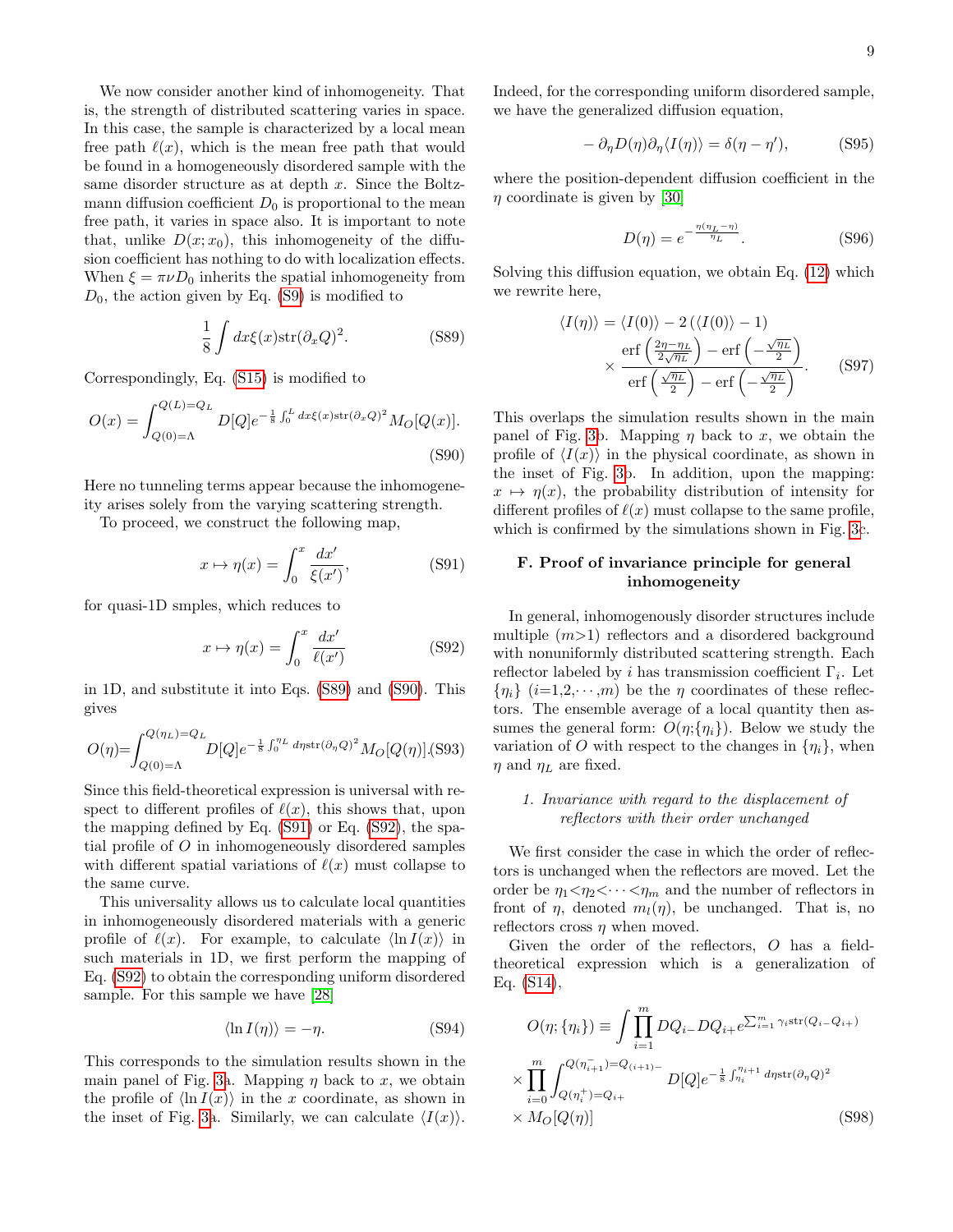with  $\eta_0=0$  and  $\eta_{m+1}=\eta_L$ , where  $Q_{i\pm}$  (i=1,2,  $\cdots$ , m) are supermatrices at the two surfaces of the ith reflector,  $Q_{0+} = \Lambda$ ,  $Q_{(m+1)-} = Q_L$ , and the coupling constant  $\gamma_i$  is obtained from Eq. [\(S10\)](#page-3-0) with  $\Gamma$  replaced by  $\Gamma_i$ .

For specific  $\eta$ , we can divide the set  $\{\eta_i\}$  uniquely into two disjoint subsets,

$$
\{\eta_i\} = \{\eta_1 < \cdots < \eta_{m_l}\} \cup \{\eta_{m_l+1} < \cdots < \eta_m\}, (S99)
$$

where the first (second) set are the coordinates of the reflectors in front of (behind)  $\eta$ . We then rewrite Eq. [\(S98\)](#page-14-4) in terms of the heat kernel as

<span id="page-15-0"></span>
$$
O(\eta; \{\eta_i\}) = \int DQ(\eta) \prod_{i=1}^{m} DQ_{i+} DQ_{i-}e^{-S_t[\{Q_{i\pm}\}]}
$$

$$
\times A_l A_r M_O[Q(\eta)] \tag{S100}
$$

Here  $S_t$  is the generalized tunneling action,

$$
S_t = -\sum_{i=1}^{m} \gamma_i \text{str}(Q_{i-}Q_{i+}), \qquad (S101)
$$

 $A_l$  is the product of  $(m_l+1)$  heat kernels,

<span id="page-15-1"></span>
$$
A_{l} = W(Q(\eta), Q_{m_{l}+}; \eta - \eta_{m_{l}})
$$
  
 
$$
\times \prod_{i=0}^{m_{l}-1} W(Q_{(i+1)-}, Q_{i+}; \eta_{i+1} - \eta_{i}), \quad (S102)
$$

and,  $A_r$  is the product of  $(m-m_l+1)$  heat kernels,

$$
A_r = \prod_{i=m_l+1}^{m} W(Q_{(i+1)-}, Q_{i+}; \eta_{i+1} - \eta_i)
$$
  
×  $W(Q_{(m_l+1)-}, Q(\eta); \eta_{m_l+1} - \eta)$ . (S103)

Suppose now we displace a reflector and without loss of generality assume that its coordinate is  $\eta_j$  with  $j \leq m_l$ . Since the order of the reflectors and  $m_l(\eta)$  are unchanged, the nearest reflectors or the point of observation cannot be crossed. To see how O varies with the change in  $\eta_i$ we calculate  $\partial_{\eta_i}O$  within the interval,  $\eta_{j-1} < \eta_j < \eta_{j+1}$  (if  $j=m_l$  then the upper bound is replaced by  $\eta$ .). Using Eqs. [\(S100\)](#page-15-0) and [\(S102\)](#page-15-1) and taking into account Eq. [\(S20\)](#page-9-6) (with  $\gamma$  replaced by  $\gamma_i$ ), we obtain

<span id="page-15-2"></span>
$$
\partial_{\eta_j} O = \int DQ(\eta) \int_{i \neq j}^m DQ_{i+} DQ_{i-} e^{-S'_t [\{Q_{i\pm}\}]}
$$

$$
\times A'_l A_r M_O [Q(\eta)], \qquad (S104)
$$

where  $S'_{t}$  excludes the term,  $-\gamma_{j} \text{str}(Q_{j-Q_{j+}})$ , and

$$
A'_{l} = \prod_{i \neq j-1, j}^{m_{l}} W(Q_{(i+1)-}, Q_{i+}; \eta_{i+1} - \eta_{i})
$$

$$
\times \partial_{\eta_j} \tilde{W}(Q_{(j+1)-}, Q_{(j-1)+}; \eta_{j+1} - \eta_{j-1}, \eta_j - \eta_{j-1})
$$
(S105)

[We set  $Q_{(m_l+1)-}=Q(\eta)$ .] Using Eq. [\(S33\)](#page-10-5) we find that  $A'_l$  vanishes for  $\eta_{j-1} < \eta_j < \eta_{j+1}$ . Combining this result with Eq. [\(S104\)](#page-15-2) proves the following identity,

<span id="page-15-3"></span>
$$
\partial_{\eta_j} O(\eta; \{\eta_i\}) = 0, \quad \text{for } \eta_{j-1} < \eta_j < \eta_{j+1}, \text{ (S106)}
$$

where the upper bound  $\eta_{j+1}$  is replaced by  $\eta$  if  $\eta_j$  is the nearest reflector in front of  $\eta$ . In the same fashion, we can prove Eq. [\(S106\)](#page-15-3) for  $j>m_l$ .

For the convenience of discussions below, we consider a special case of moving  $\eta_i$  (j $\leq m_l$ ) to  $\eta_{i+1}$  (or  $\eta$  for j=m<sub>l</sub>). Because of Eq.  $(S106)$ , the value of O is invariant upon such displacement, which is given by

$$
O = \int DQ(\eta) \prod_{\substack{i \neq j, j \pm 1}}^{m} DQ_{i+} DQ_{i-} e^{-S_t''[\{Q_{i\pm}\}]} M_O[Q(\eta)]
$$

$$
\times A_r B \prod_{\substack{i \neq j, j \pm 1}}^{m} W(Q_{(i+1)-}, Q_{i+}; \eta_{i+1} - \eta_i), \text{ (S107)}
$$

where

$$
S_t'' = -\sum_{i \neq j, j+1}^m \gamma_i \text{str}(Q_{i-}Q_{i+}), \quad (S108)
$$

and

$$
B = \int DQ_j - DQ_{(j+1)-}Q_{(j+1)+}
$$
  
\n
$$
\times W(Q_{j-}, Q_{(j-1)+}; \eta_{j+1} - \eta_{j-1})
$$
  
\n
$$
\times W(Q_{(j+2)-}, Q_{(j+1)+}; \eta_{j+2} - \eta_{j+1})
$$
  
\n
$$
\times e^{\gamma_j \text{str}(Q_j - Q_{(j+1)+}) + \gamma_{j+1} \text{str}(Q_{(j+1)-}Q_{(j+1)-})} (S109)
$$

# 2. Invariance with regard to the displacement of reflectors with their order changed

We now consider the case in which the order of reflectors in front of or behind the observation point  $\eta$  is changed when the reflectors are moved. As before, no reflectors cross  $\eta$ . Because of Eq. [\(S106\)](#page-15-3), it is sufficient to consider the case in which the two nearest reflectors in front of or behind  $\eta$ , say the j<sup>th</sup> and  $(j+1)$ <sup>th</sup> reflectors with  $j \leq m_l - 1$ , are exchanged while all other reflectors are not displaced. The coordinates of the new sequence of reflectors are still denoted  $\{\eta_i\}$  with  $\eta_1 < \eta_2 < \cdots < \eta_m$ . However, because of the exchange the transmission coefficient of the reflector at  $\eta_i$  is  $\Gamma_{i+1}$  while at  $\eta_{i+1}$  is  $\Gamma_i$ .

Because the order of  $\Gamma_j$  and  $\Gamma_{j+1}$  is exchanged, the field-theoretical expression for the observable, denoted now as  $\tilde{O}(\eta;\{\eta_i\})$ , is modified to

$$
\tilde{O}(\eta; \{\eta_i\}) = \int DQ(\eta) \prod_{i=1}^{m} DQ_{i+} DQ_{i-} e^{-S_t[\{Q_{i\pm}\}]}
$$

$$
\times \tilde{A}_l A_r M_O[Q(\eta)] \tag{S110}
$$

compared to Eq. [\(S100\)](#page-15-0), where

$$
\tilde{A}_{l} = \prod_{i \neq j, j \pm 1}^{m_{l}} W(Q_{(i+1)-}, Q_{i+}; \eta_{i+1} - \eta_{i})
$$
\n
$$
\times W(Q_{(j+1)-}, Q_{(j-1)+}; \eta_{j} - \eta_{j-1})
$$
\n
$$
\times W(Q_{j-}, Q_{(j+1)+}; \eta_{j+1} - \eta_{j})
$$
\n
$$
\times W(Q_{(j+2)-}, Q_{j+}; \eta_{j+2} - \eta_{j+1}).
$$
\n(S111)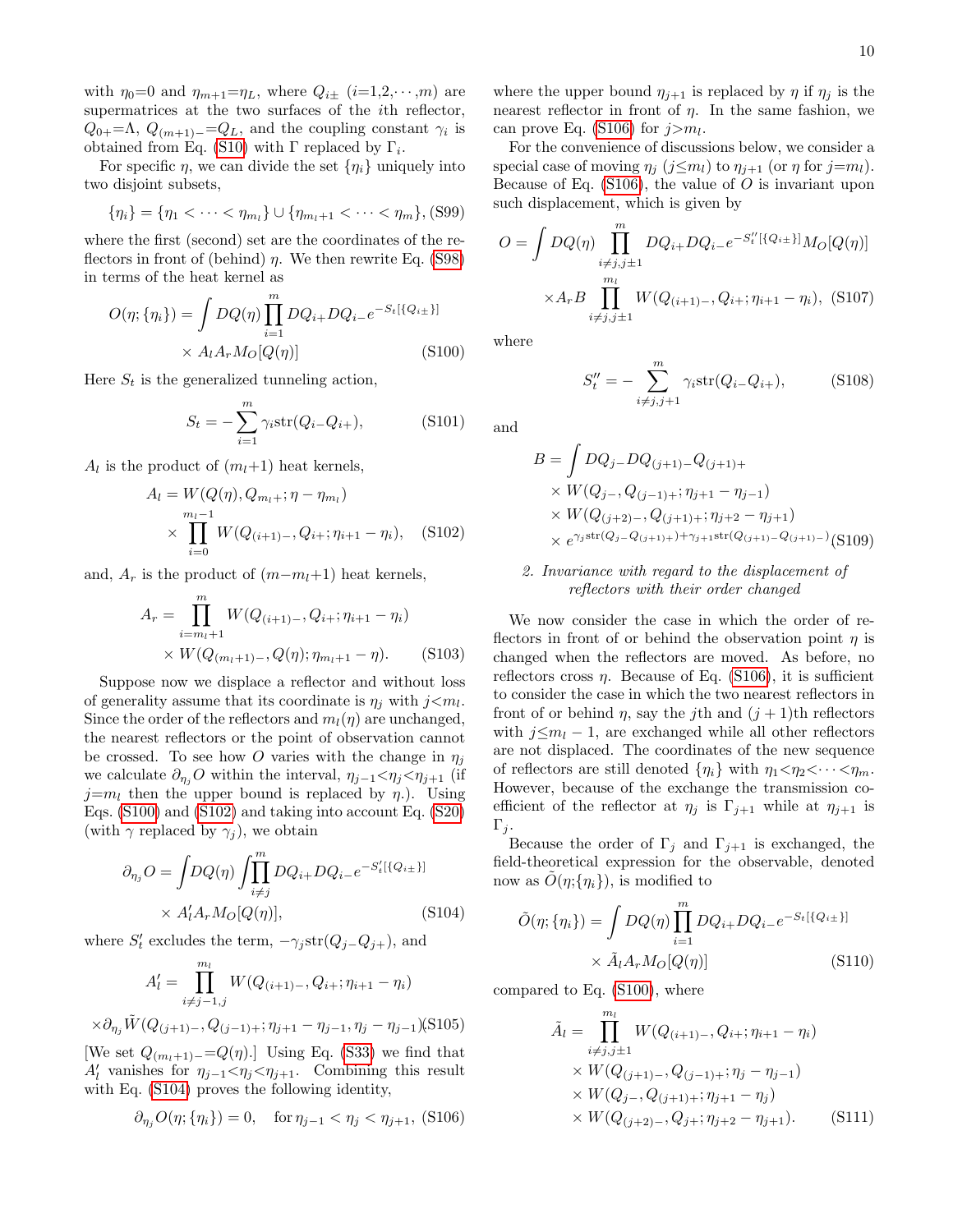In the same fashion, as the proof of Eq. [\(S106\)](#page-15-3), we find that Eq. [\(S106\)](#page-15-3) also holds in the present case. Thus moving  $\eta_i$  to  $\eta_{i+1}$  renders the value of O invariant, which is given by

$$
\tilde{O} = \int DQ(\eta) \prod_{i \neq j, j \pm 1}^{m} DQ_{i+} DQ_{i-} e^{-S_t''[\{Q_{i\pm}\}]} M_O[Q(\eta)]
$$
  
 
$$
\times A_r \tilde{B} \prod_{i \neq j, j \pm 1}^{m_l} W(Q_{(i+1)-}, Q_{i+}; \eta_{i+1} - \eta_i), \qquad (S112)
$$

where

$$
\tilde{B} = \int DQ_{(j+1)-}DQ_{j-}DQ_{j+} \times W(Q_{(j+1)-}, Q_{(j-1)+}; \eta_{j+1} - \eta_{j-1}) \times W(Q_{(j+2)-}, Q_{j+}; \eta_{j+2} - \eta_{j+1}) \times e^{\gamma_j \operatorname{str}(Q_{j-}Q_{j+}) + \gamma_{j+1} \operatorname{str}(Q_{(j+1)-}Q_{j-})}.
$$
\n(S113)

By the rotation symmetry, we have  $B = \tilde{B}$ .

$$
O(\eta; \{\eta_i\}) = \tilde{O}(\eta; \{\eta_i\}). \tag{S114}
$$

Combining this with Eq. [\(S106\)](#page-15-3) gives

<span id="page-16-0"></span>
$$
\partial_{\eta_j} O(\eta; \{\eta_i\}) = 0, \quad \text{for } \eta_j \neq \eta. \tag{S115}
$$

On the other hand, the expression Eq. [\(S100\)](#page-15-0) for O changes when  $m_l$  changes. Thus O changes its value when  $\eta_j$  is moved across  $\eta$ . Together with Eq. [\(S115\)](#page-16-0) this gives

$$
\forall j : \partial_{\eta_j} O(\eta; \{\eta_i\}) = 0, \quad \text{if and only if } \eta_j \neq \eta \text{ (S116)}
$$

namely Eq.  $(11)$ .

## G. Invariance principle beyond quasi-1D

The invariance principle is not restricted the quasi-1D or 1D geometries. It applies also to geometries in higher dimension such as a d-dimensional slab, for which the sample width is of the order of or much larger than the thickness L. To simplify the discussion below, we establish the invariance principle for the inhomogeneity arising solely from an embedded reflector or solely from nonuniformly distributed scattering strength.

#### 1. Inhomogeneity arising from embedded reflector

As before, we place a reflector at depth  $x_0$  and consider the ensemble average of a generic quantity measured at  $(x, y)$ , where x is the distance to the input surface and y is the coordinate of the  $(d-1)$ -dimensional transverse plane. This average quantity, represented by  $O(x, y; x_0)$ ,

can be expressed as

<span id="page-16-1"></span>
$$
O(x, y; x_0) \equiv \int D[Q(x_0^-, y)]D[Q(x_0^+, y)]
$$
  
\n
$$
\times e^{\gamma_d \int dy \operatorname{str}(Q(x_0^-, y)Q(x_0^+, y))}
$$
  
\n
$$
\times \int_{Q|_{x=0}=\Lambda} D[Q(x < x_0, y)]e^{-\frac{\pi\nu_d D_0}{8} \int dx dy \operatorname{str}(\nabla Q)^2}
$$
  
\n
$$
\times \int_{Q|_{x=L}=Q_L} D[Q(x > x_0, y)]e^{-\frac{\pi\nu_d D_0}{8} \int dx dy \operatorname{str}(\nabla Q)^2}
$$
  
\n
$$
\times M_O[Q(x, y)],
$$
\n(S117)

which is similar to Eq. [\(S14\)](#page-9-1). Here  $\gamma_d = \frac{\omega}{4\pi} \frac{\Gamma}{2+\Gamma}$  and  $\nu_d$  is the density of states in d dimension. Comparing this to Eq. [\(S14\)](#page-9-1), we notice that (i) the supermatrix field  $Q(x, y)$  now depends on both x and y except at the input  $(x = 0)$  and output  $(x = L)$  planes and (ii) the boundary constraints:  $Q|_{x=0} = \Lambda$  and  $Q|_{x=L} = Q_L$  and the functional  $M_O$  stay the same as for the quasi-1D case. It is important that Eq. [\(S117\)](#page-16-1) applies to high-dimensional samples with weak or strong disorder. In the former case, the wave is diffusive while in the latter case, waves are strongly localized  $(d = 2)$  or close to Anderson transition  $(d \geq 3)$ .

To demonstrate the invariance principle, we focus below on a 2D diffusive sample with width equal to L for simplicity. In the present case, the parametrization Eq. [\(S5\)](#page-2-0) reads

<span id="page-16-2"></span>
$$
Q(x, y) = e^{w(x, y)} \Lambda e^{-w(x, y)}.
$$
 (S118)

Expanding the action:  $\frac{\pi \nu_d D_0}{8} \int dx dy \text{str}(\nabla Q)^2$  in w, we find that the contributions to the weak localization corrections of  $D_0$  from Fourier components:  $w_k(x) =$  $\int dy e^{-iky} w(x, y)$  with  $k \neq 0$  are much smaller than those from the  $k = 0$  component. Thus we can reduce Eq. [\(S118\)](#page-16-2) to  $Q(x) = e^{w(x)} \Lambda e^{-w(x)}$ . With this substitution we reduce Eq. [\(S117\)](#page-16-1) to Eq. [\(S14\)](#page-9-1) and find that  $O(x, y; x_0)$  is independent of y. Repeating the proof before, we justify Eq. [\(S1\)](#page-0-0) for 2D diffusive samples.

## 2. Inhomogeneity arising from nonuniform distributed scattering strength

Let the strength of distributed scattering vary with  $x$ and denote the spatially varying mean free path by  $\ell(x)$ . Since the Boltzmann diffusion coefficient is proportional to the mean free path, it acquires an  $x$  dependence denoted  $D_0(x)$ . Corresponding to this spatial variation, the action given by Eq. [\(S9\)](#page-3-4) is modified to [cf. Eq. [\(S89\)](#page-14-0)]

$$
\frac{\pi \nu_d}{8} \int dx dy D_0(x) \text{str}(\nabla Q)^2.
$$
 (S119)

The average quantity can then be expressed as  $[cf. Eq. (S15)]$  $[cf. Eq. (S15)]$  $[cf. Eq. (S15)]$ 

<span id="page-16-3"></span>
$$
O(x,y) = \int_{Q|_{x=0}=\Lambda}^{Q|_{x=L}=Q_L} D[Q]e^{-\frac{\pi \nu_d}{8} \int dx dy D_0(x) \operatorname{str}(\nabla Q)^2} \times M_O[Q(x,y)].
$$
\n(S120)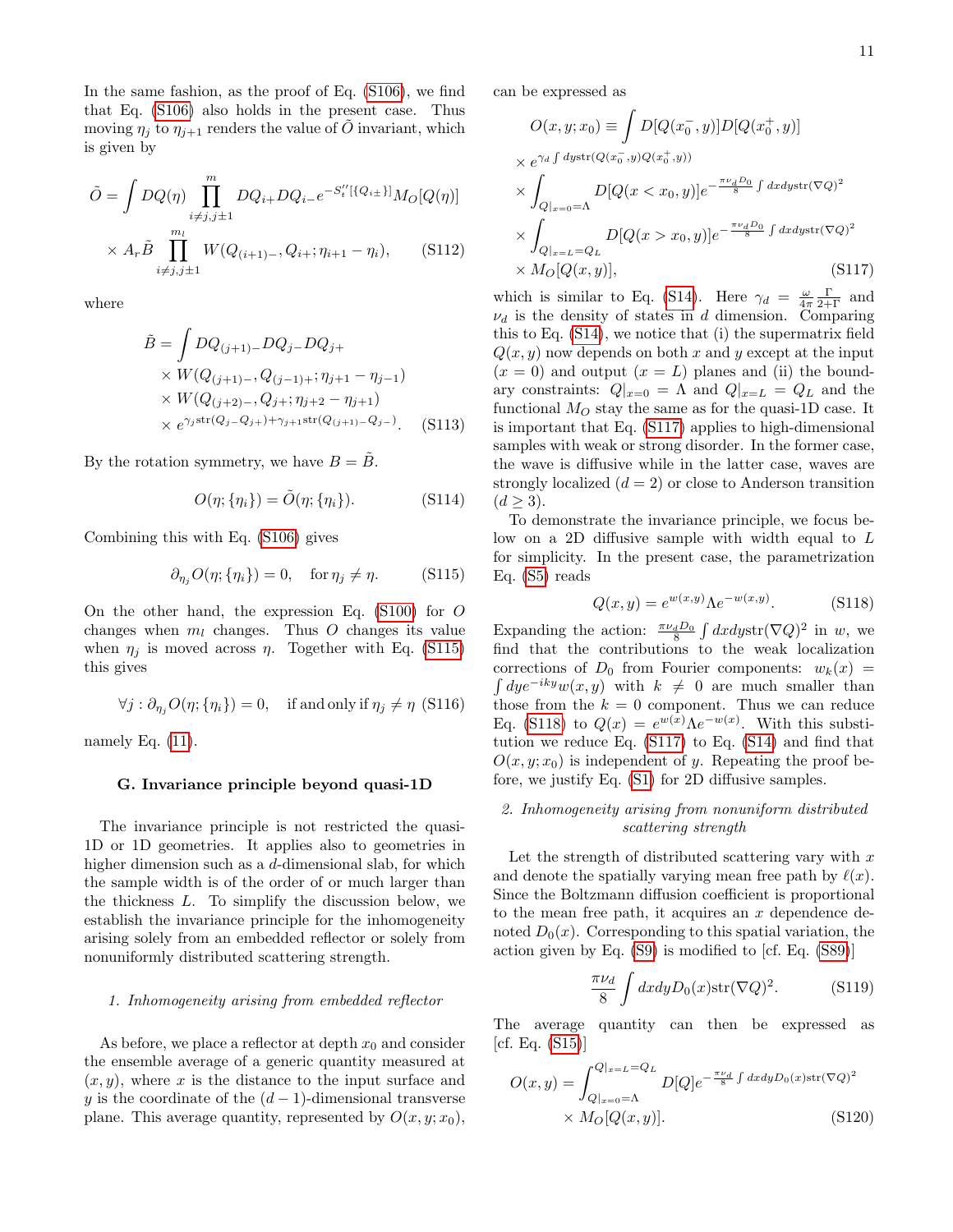This expression is general and applies to highdimensional samples with weak or strong disorder.

To demonstrate the invariance principle in the present case, we focus on a diffusive sample with the width equal to the thickness  $L$ . By the same token, when Eq.  $(S118)$ is substituted into the action in Eq. [\(S120\)](#page-16-3), the functional integral is dominated by the field configurations for which  $Q$  is uniform in the transverse direction. Thus the action reduces to the action in Eq. [\(S89\)](#page-14-0), and Eq. [\(S120\)](#page-16-3) reduces to Eq. [\(S90\)](#page-14-1). By using the map Eq. [\(S91\)](#page-14-2), we then establish the invariance principle. That is, the spatial profile of O in inhomogeneously disordered samples with different spatial variations of  $\ell(x)$  but the same  $\eta_L$ collapse to a single curve upon the mapping.

The invariance principle established above allows us to control effects of wave coherence in diffusive samples such as the spatial structures of transmission eigechannels, as shown in Fig. [4b](#page-4-15).

#### III. Random matrix theory

In order to to analytically calculate the complete distribution of the intensity, we apply the methods of RMT. We therefore in this section give a detailed account of the use of RMT to obtain the statistics of intensity  $I(x; x_0)$ in 1D or in a single mode waveguide, as in our performed experiments. As we will show below, the complete distribution of  $I(x; x_0)$  can be obtained within this theoretical model without any fitting parameters. Thus, having the distribution of intensity, we can calculate any average of functions of the intensity. We focus, however, on the statistics of the logarithm of the intensity in a homogeneous sample with a single reflector where some simple analytical results can be given.

#### A. General formalism

In order to describe multiple scattering processes inside and transmission through a disordered waveguide, we divide the sample into two segments: one in front of and the other behind the observation point  $x$  where the intensity is measured. Multiple scattering processes in these two segments are described by the transfer matrices  $M_l$  and  $M_r$ , respectively, with general structure

<span id="page-17-0"></span>
$$
M_{l(r)} = \begin{bmatrix} \alpha_{l(r)} & \beta_{l(r)} \\ \beta_{l(r)}^* & \alpha_{l(r)}^* \end{bmatrix},\tag{S121}
$$

where  $\alpha$  and  $\beta$  are complex numbers satisfying  $|\alpha|^2$  –  $|\beta|^2 = 1$ . In the polar decomposition [\[5\]](#page-4-13), the elements of the transfer matrices  $\alpha_{l(r)}, \beta_{l(r)}$  are written in terms of the phases  $\theta_{l(r)}, \mu_{l(r)} \in [0, 2\pi]$  and the radial variables  $\lambda_{l(r)} \in \mathbb{R}^+$ . As a result, Eq. [\(S121\)](#page-17-0) can written as

$$
M_{l(r)} = \begin{bmatrix} \sqrt{1 + \lambda_{l(r)}} e^{i\theta_{l(r)}} & \sqrt{\lambda_{l(r)}} e^{i(2\mu_{l(r)} - \theta_{l(r)})} \\ \sqrt{\lambda_{l(r)}} e^{-i(2\mu_{l(r)} - \theta_{l(r)})} & \sqrt{1 + \lambda_{l(r)}} e^{-i\theta_{l(r)}} \end{bmatrix}.
$$
\n(S122)

We model scattering by a reflector embedded inside the random medium by the scattering matrix  $S_{\Gamma}$ . Let us assume a symmetric reflector with transmission coefficient Γ. Thus, the reflection coefficient is  $1 - \Gamma$ . Since  $S_{\Gamma}$  is a unitary matrix, it may be written as

$$
S_{\Gamma} = \begin{bmatrix} \sqrt{1-\Gamma} & i\sqrt{\Gamma} \\ i\sqrt{\Gamma} & \sqrt{1-\Gamma} \end{bmatrix} .
$$
 (S123)

This gives the transfer matrix  $M_{\Gamma}$  of the reflector,

$$
M_{\Gamma} = \frac{i}{\sqrt{\Gamma}} \begin{bmatrix} 1 & -\sqrt{1-\Gamma} \\ \sqrt{1-\Gamma} & -1 \end{bmatrix} . \tag{S124}
$$

For simplicity, throughout this section we assume that the reflector is placed at the input  $(x_0=0)$ . Equation [\(S1\)](#page-0-0) shows that the result with reflector placed at the input automatically gives the same as for a reflector placed at any point  $x_0$  in front of x. A similar expression can be developed in the case of a reflector placed behind the point of observation by assuming that the reflector is at the output surface.

Let a and b be the amplitudes of backwards and forward propagating waves at  $x$  within the medium. The intensity is given by

<span id="page-17-2"></span>
$$
I(x;0) = |ae^{ikx} + be^{-ikx}|^2,
$$
 (S125)

where  $k$  is the wavenumber.  $a$  and  $b$  can be written in terms of the elements of  $M_{l(r)}$  as follows,

<span id="page-17-1"></span>
$$
I(x;0) = (T/T_r) |1 - (\beta_r^* / \alpha_r^*) e^{-2ikx}|^2
$$
  
\n
$$
\equiv I(M_l, M_r, x),
$$
 (S126)

where we have used the fact that  $T_r = |\alpha_r|^{-2}$  is the transmission through the segment behind  $x$ , while

$$
T = |\alpha_l \alpha_r^* + \beta_l \beta_r^*|^{-2}
$$
 (S127)

is the transmission through the entire sample. Equation [\(S126\)](#page-17-1) allows us to make an important observation. Rewriting the equation as

$$
\ln I(x;0) = \ln T - \ln T_r + \ln |1 - (\beta_r^*/\alpha_r^*) e^{-2ikx}|^2 \text{(S128)}
$$

we find that there are three contributions to ln I. The first term follows a normal distribution in the deeply localized regime [\[53\]](#page-5-28). But the last two terms are not independent and it cannot be taken for granted that both are negligible or follow a normal distribution. Thus, in general, ln I does not follow a normal distribution.

To find the distribution of  $I$ , we write Eq.  $(S125)$  in terms of the polar variables introduced above as

<span id="page-17-3"></span>
$$
I(x;0) = \frac{I_N(x,\{\lambda,\theta,\mu\})}{I_D(x,\{\lambda,\theta,\mu\})} \equiv I(x,\{\lambda,\theta,\mu\}), \quad \text{(S129)}
$$

where

<span id="page-17-4"></span>
$$
I_N(x, \{\lambda, \theta, \mu\}) = \left|\sqrt{1 + \lambda_r} - \sqrt{\lambda_r}e^{-2i(kx + \mu_r - \theta_r)}\right|^2
$$
\n(S130)